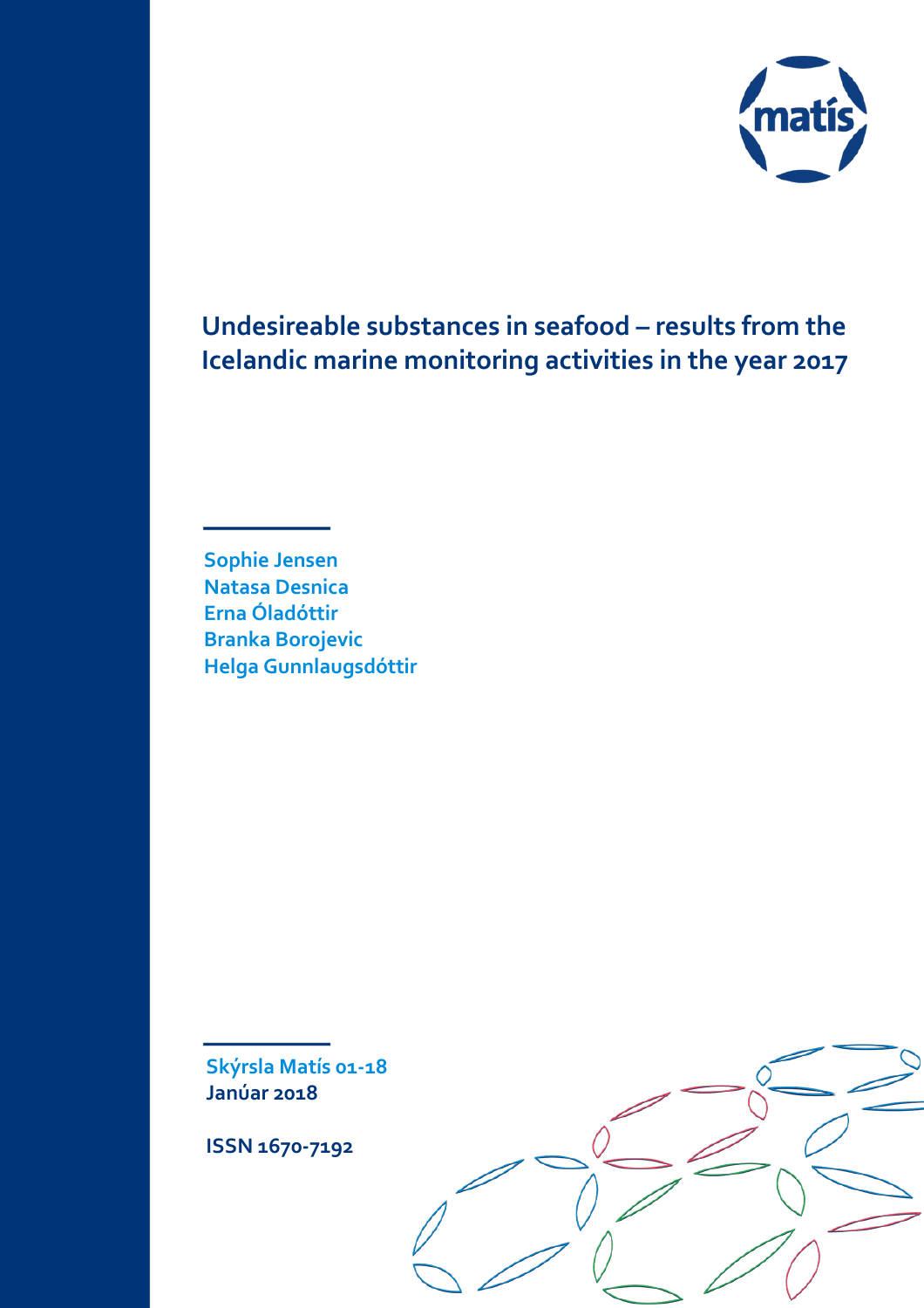# **Skýrsluágrip Matís ohf**<br>Icelandic Food and Biotech R&D



# **Report summary**

| Titill / Title           | Niðurstöður sívirkrar vöktunar á óæskilegum efnum í sjávarfangi<br>úr auðlindinni 2017 / Undesirable substances in seafood - results<br>from the Icelandic marine monitoring activities in the year 2017                                                                                                                                                                                                                                                                                                                                                                                                                                                                                                                                                                                                                                                                                                |                     |                 |
|--------------------------|---------------------------------------------------------------------------------------------------------------------------------------------------------------------------------------------------------------------------------------------------------------------------------------------------------------------------------------------------------------------------------------------------------------------------------------------------------------------------------------------------------------------------------------------------------------------------------------------------------------------------------------------------------------------------------------------------------------------------------------------------------------------------------------------------------------------------------------------------------------------------------------------------------|---------------------|-----------------|
| Höfundar / Authors       | Sophie Jensen, Natasa Desnica, Erna Óladóttir, Branka Borojevic<br>Helga Gunnlaugsdóttir                                                                                                                                                                                                                                                                                                                                                                                                                                                                                                                                                                                                                                                                                                                                                                                                                |                     |                 |
| Skýrsla / Report no.     | $01 - 18$                                                                                                                                                                                                                                                                                                                                                                                                                                                                                                                                                                                                                                                                                                                                                                                                                                                                                               | Útgáfudagur / Date: | 17. janúar 2018 |
| Verknr. / Project no.    | 62450                                                                                                                                                                                                                                                                                                                                                                                                                                                                                                                                                                                                                                                                                                                                                                                                                                                                                                   |                     |                 |
| Styrktaraðilar /Funding: | Atvinnuvega- og nýsköpunarráðneytið/ Ministry of Fisheries and<br>Agriculture                                                                                                                                                                                                                                                                                                                                                                                                                                                                                                                                                                                                                                                                                                                                                                                                                           |                     |                 |
| Ágrip á íslensku:        | Í þessari skýrslu eru teknar saman niðurstöður vöktunar á óæskilegum efnum í<br>ætum hluta sjávarfangs 2017. Vöktunin hófst árið 2003 fyrir tilstuðlan þáverandi<br>Sjávarútvegsráðuneytis, núverandi Atvinnuvega- og nýsköpunar-ráðneytisins, og<br>sá Matís ohf. um að safna gögnum og útgáfu á skýrslum vegna þessarar<br>kerfisbundnu vöktunar á tímabilinu 2003-2012. Undanfarin ár hefur skort<br>fjármagn til að halda áfram vinnu við þetta vöktunarverkefni og því var gert hlé<br>á þessari mikilvægu gagnasöfnun sem og útgáfu niðurstaðna á tímabilinu 2013-<br>2016. Verkefnið hófst aftur í mars 2017 en vegna fjárskorts nær það nú<br>eingöngu yfir vöktun á óæskilegum efnum í ætum hluta sjávarfangs úr<br>auðlindinni sem ætlað er til manneldis, en ekki fiskimjöl og lýsi fyrir fóður. Af<br>sömu ástæðu voru ekki gerðar efnagreiningar á PAH, PBDE og PFC efnum í þetta<br>sinn. |                     |                 |
|                          | Markmiðið með verkefninu er að sýna fram á stöðu íslenskra sjávarafurða m.t.t.<br>öryggi og heilnæmis og nýta gögnin við gerð áhættumats á matvælum til að<br>tryggja hagsmuni neytenda og lýðheilsu. Verkefnið byggir upp þekkingargrunn<br>um magn óæskilegra efna í efnahagslega mikilvægum tegundum og<br>sjávarafurðum, það er skilgreint sem langtímaverkefni þar sem eftirlit og<br>endurskoðun er stöðugt nauðsynlegt.                                                                                                                                                                                                                                                                                                                                                                                                                                                                          |                     |                 |
|                          | Almennt voru niðurstöðurnar sem fengust 2017 í samræmi við fyrri niðurstöður<br>frá árunum 2003 til 2012. Niðurstöðurnar sýndu að íslenskar sjávarafurðir<br>innihalda óverulegt magn þrávirkra lífrænna efna s.s. díoxín, PCB og varnarefni.                                                                                                                                                                                                                                                                                                                                                                                                                                                                                                                                                                                                                                                           |                     |                 |
|                          | Hámarksgildi ESB fyrir díoxín og díoxínlík PCB (DL-PCB) í matvælum og fóðri voru<br>lækkuð 1. janúar 2012 (ESB reglugerð nr. 1259/2011) ásamt því að hámarksgildi<br>voru í fyrsta sinn sett fyrir "ekki díoxínlík" PCB (NDL-PCB). Nýju hámarksgildin<br>eru notuð í þessari skýrslu til að meta hvernig íslenskar sjávarafurðir standast<br>kröfur ESB.                                                                                                                                                                                                                                                                                                                                                                                                                                                                                                                                                |                     |                 |
|                          | Niðurstöður ársins 2017 sýna að þrátt fyrir breytingu á hámarksgildum fyrir<br>díoxín, DL-PCB og NDL-PCB eru öll sýni af sjávarafurðum til manneldis undir<br>hámarksgildum ESB fyrir þrávirk lífræn efni og þungmálma. Þá reyndist styrkur<br>svokallaðra ICES6-PCB efna vera lágur í ætum hluta fisks, miðað við ný<br>hámarksgildi ESB. Sömuleiðis sýndu niðurstöðurnar að styrkur þungmálma, t.d.<br>kadmíum (Cd), blý (Pb) og kvikasilfur (Hg) í íslenskum sjávarafurðum var alltaf<br>undir hámarksgildum ESB.                                                                                                                                                                                                                                                                                                                                                                                    |                     |                 |
| Lykilorð á íslensku:     | Sjávarfang, vöktun, Díoxín, díoxínlík PCB, PCB, varnarefni, þungmálmar,<br>hámarksgildi, heilnæmi, lýðheilsa                                                                                                                                                                                                                                                                                                                                                                                                                                                                                                                                                                                                                                                                                                                                                                                            |                     |                 |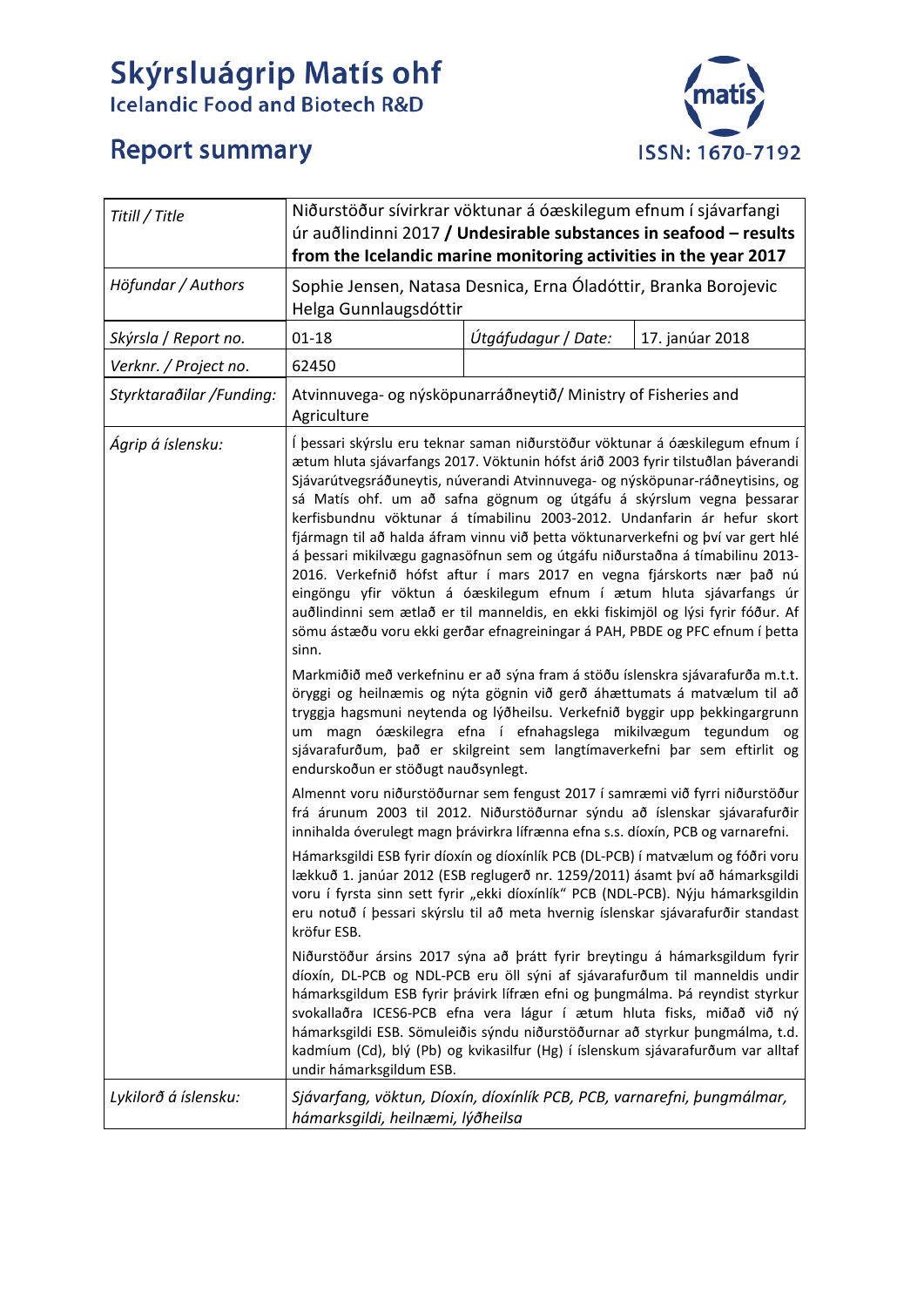# **Skýrsluágrip Matís ohf**<br>Icelandic Food and Biotech R&D

# **Report summary**



| Summary in English: | This report summarises the results obtained in 2017 for the screening of various<br>undesirable substances in the edible part of marine catches. The surveillance<br>program began in 2003 and was carried out for ten consecutive years before it<br>was interrupted. The project was revived in March 2017 to fill in gaps of<br>knowledge regarding the level of undesirable substances in economically<br>important marine catches for Icelandic export. Due to financial restrictions the<br>surveillance now only covers screening for undesirable substances in the edible<br>portion of marine catches for human consumption not feed or feed<br>components. The limited financial resources also required that the analysis of<br>PAHs, PBDEs and PFCs were excluded in the surveillance, and therefore this<br>report provides somewhat more limited data than previously. However, it is<br>considered to be a long-term project where extension and revision is constantly<br>necessary. The main aim of this project is to gather data and evaluate the status<br>of Icelandic seafood products in terms of undesirable substances and to utilise<br>the data to estimate the exposure of consumers to these substances from<br>Icelandic seafood and risks related to public health.                                                                                                                                                                                                                                                                                                                                                                                      |
|---------------------|-----------------------------------------------------------------------------------------------------------------------------------------------------------------------------------------------------------------------------------------------------------------------------------------------------------------------------------------------------------------------------------------------------------------------------------------------------------------------------------------------------------------------------------------------------------------------------------------------------------------------------------------------------------------------------------------------------------------------------------------------------------------------------------------------------------------------------------------------------------------------------------------------------------------------------------------------------------------------------------------------------------------------------------------------------------------------------------------------------------------------------------------------------------------------------------------------------------------------------------------------------------------------------------------------------------------------------------------------------------------------------------------------------------------------------------------------------------------------------------------------------------------------------------------------------------------------------------------------------------------------------------------------------------------------------------------|
|                     | Generally, the results obtained in 2017 are in agreement with previous results<br>on undesirable substances in the edible part of marine catches obtained in the<br>monitoring years 2003 to 2012. The results show that the edible parts of<br>Icelandic seafood products contain negligible amounts of persistent organic<br>pollutants (POPs) such as; dioxins, dioxin like PCBs and pesticides. As of January<br>1st 2012 Commission Regulation No 1259/2011, regarding maximum levels for<br>dioxins, dioxin-like PCBs and non-dioxin-like PCBs in foodstuff came into force.<br>This amendment to the existing regulation (No 1881/2006) resulted in changes<br>in maximum levels for dioxins and dioxin-like PCBs for many food products due<br>to changes in toxicological assessment of dioxins. Furthermore, maximum levels<br>for non-dioxin-like PCBs have now been established in foodstuffs. In this report,<br>we use these revised maximum levels for dioxins, dioxin-like PCBs and non-<br>dioxin-like PCBs in foodstuffs to evaluate how Icelandic seafood products<br>measure up to limits currently in effect. The results obtained year 2017 reveal<br>that all samples of seafood for human consumption were below EC maximum<br>levels for POPs and heavy metals. Furthermore, the concentration of ICES6-PCBs<br>was found to be low in the edible part of fish muscle, compared to the<br>maximum limits set by the EU (Commission Regulation 1259/2011). The results<br>showed that the concentrations of heavy metals, e.g. cadmium (Cd), lead (Pb)<br>and mercury (Hg) in Icelandic seafood products was always well below the<br>maximum limits set by EU. |
| English keywords:   | Marine catches, monitoring, dioxin, PCB, pesticides, heavy metals,<br>maximum limits, human consumption, public health                                                                                                                                                                                                                                                                                                                                                                                                                                                                                                                                                                                                                                                                                                                                                                                                                                                                                                                                                                                                                                                                                                                                                                                                                                                                                                                                                                                                                                                                                                                                                                  |

© Copyright Matís ohf / Matis - Food Research, Innovation & Safety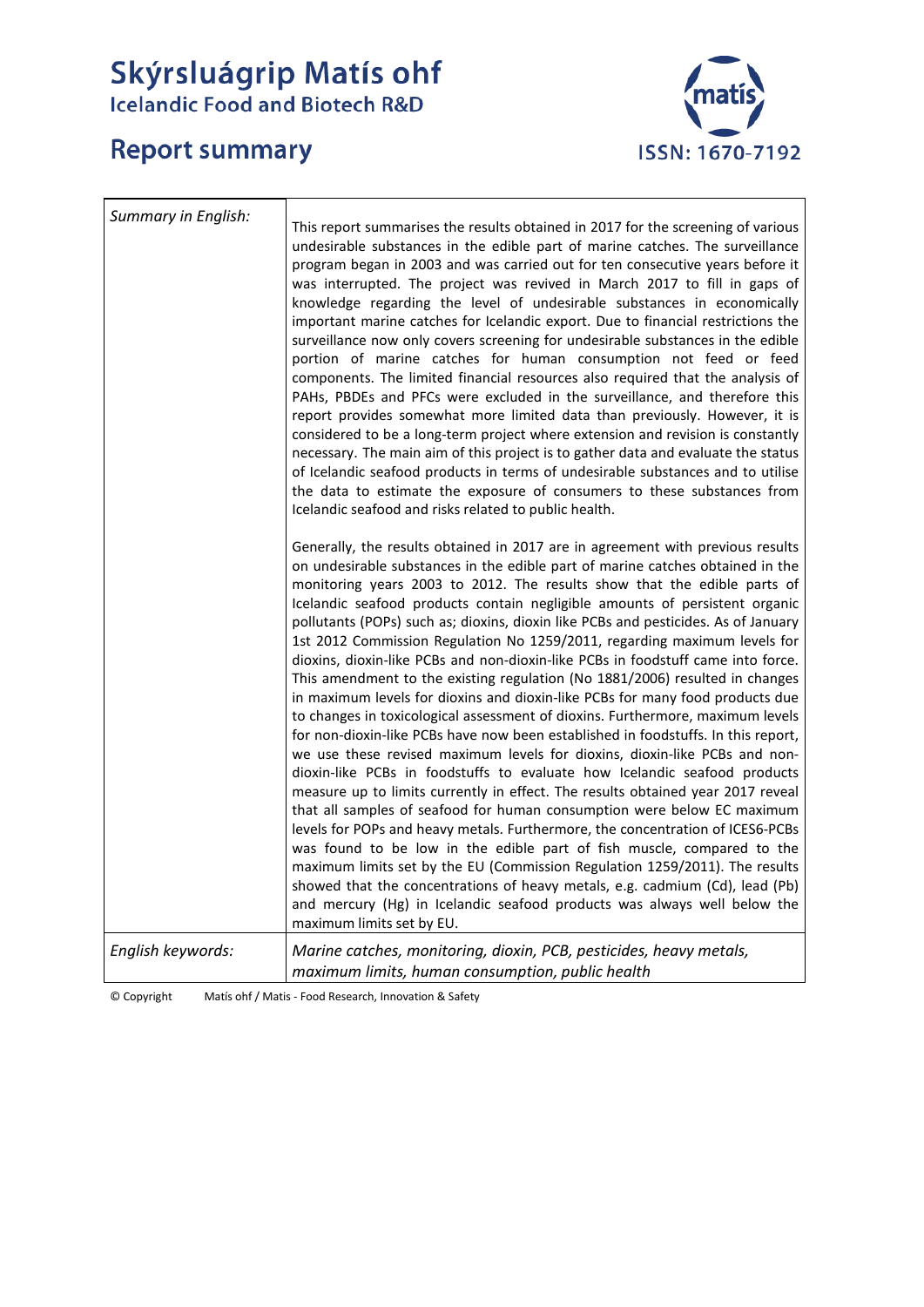# **Table of Contents**

| 1 |              |  |
|---|--------------|--|
| 2 |              |  |
| 3 |              |  |
| 4 |              |  |
|   | 4.1<br>4.1.1 |  |
|   | 4.2          |  |
| 5 |              |  |
|   | 5.1<br>5.1.1 |  |
|   | 5.2<br>5.2.1 |  |
|   | 5.3          |  |
|   | 5.4          |  |
|   | 5.5<br>5.5.1 |  |
|   | 5.6<br>5.6.1 |  |
| 6 |              |  |
| 7 |              |  |
| 8 |              |  |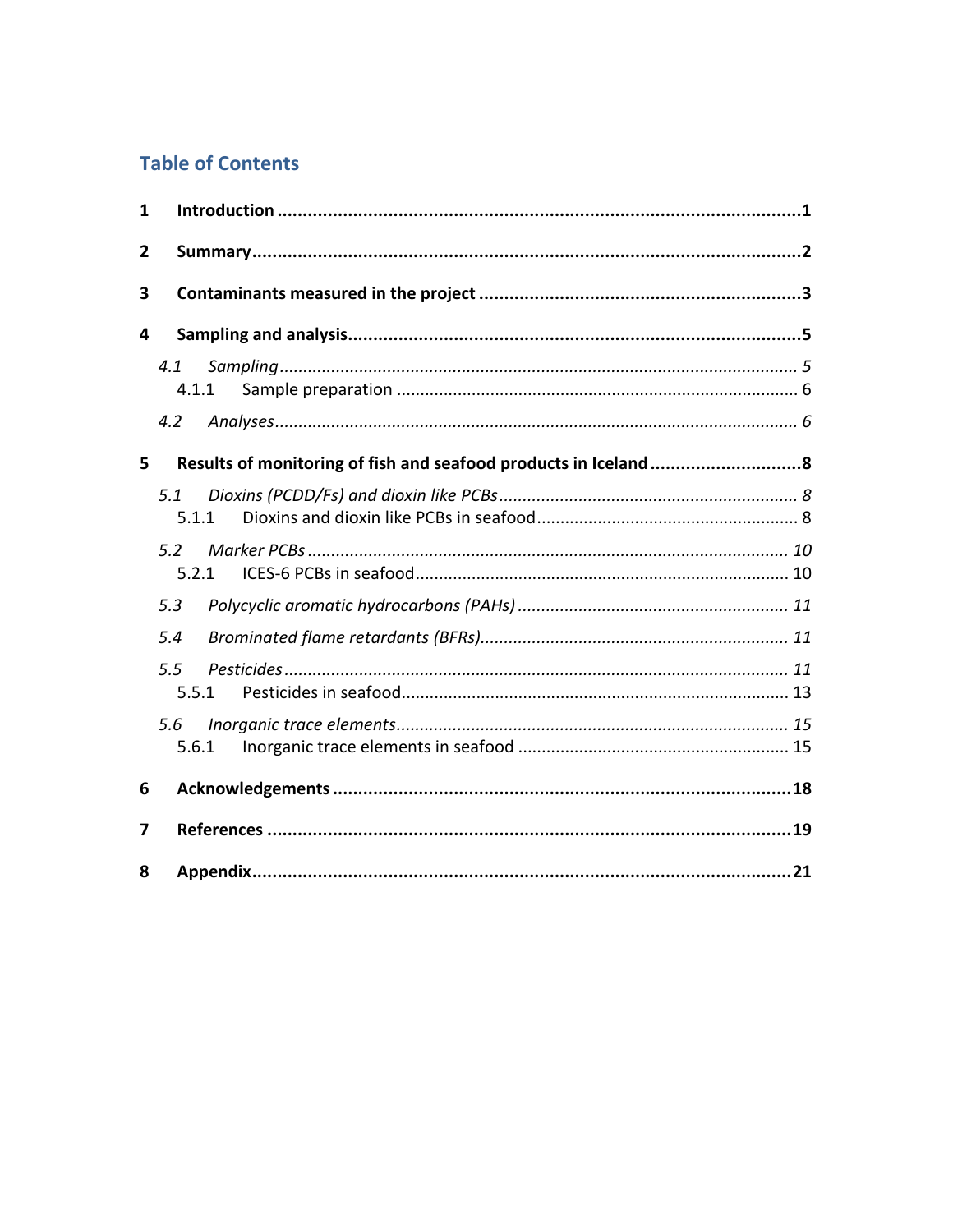# <span id="page-4-0"></span>**1 Introduction**

In 2003, the Icelandic Ministry of Fisheries, now the Ministry of Industries and Innovation, initiated a project aimed at screening for undesirable substances in the edible portion of marine catches, as well as in fish meal and fish oil for feed, captured in Icelandic waters. Matís was assigned the responsibility of carrying out the surveillance programme, which was on-going for ten consecutive years. In the period 2013-2016 this important collection of information and publication of the results was interrupted since Matís did not receive funding to work on this monitoring project. However, in March 2017 the surveillance programme was revived with funding from the Ministry of Industries and Innovation in Iceland to gather data and evaluate the status of Icelandic seafood products regarding undesirable substances, however, the current funding only covers screening for undesirable substances in the edible portion of marine catches for human consumption not feed or feed components. The project includes measurements on various undesirable substances in several economically important marine species from Icelandic fishing grounds in order to gather information and evaluate the status of Icelandic seafood products in terms of undesirable substances. This report summarises results from the screening programme in the year 2017. The substances investigated in this monitoring project are: polychlorinated dibenzo dioxins and dibenzo furans (commonly called dioxins), dioxin-like polychlorinated biphenyls (PCBs), ICES-6 PCBs, 30 pesticides and breakdown products (i.e. HCB, DDTs, HCHs, dieldrin, endrin, chlordanes, toxaphenes and endosulfan substances), and inorganic trace elements such as heavy metals.

The purpose of this work is:

- A) To gather information and evaluate the status of Icelandic seafood products in terms of undesirable substances.
- B) Provide scientific evidence that Icelandic seafood products conform to regulations on seafood safety. That is, to evaluate how products measure up to limits currently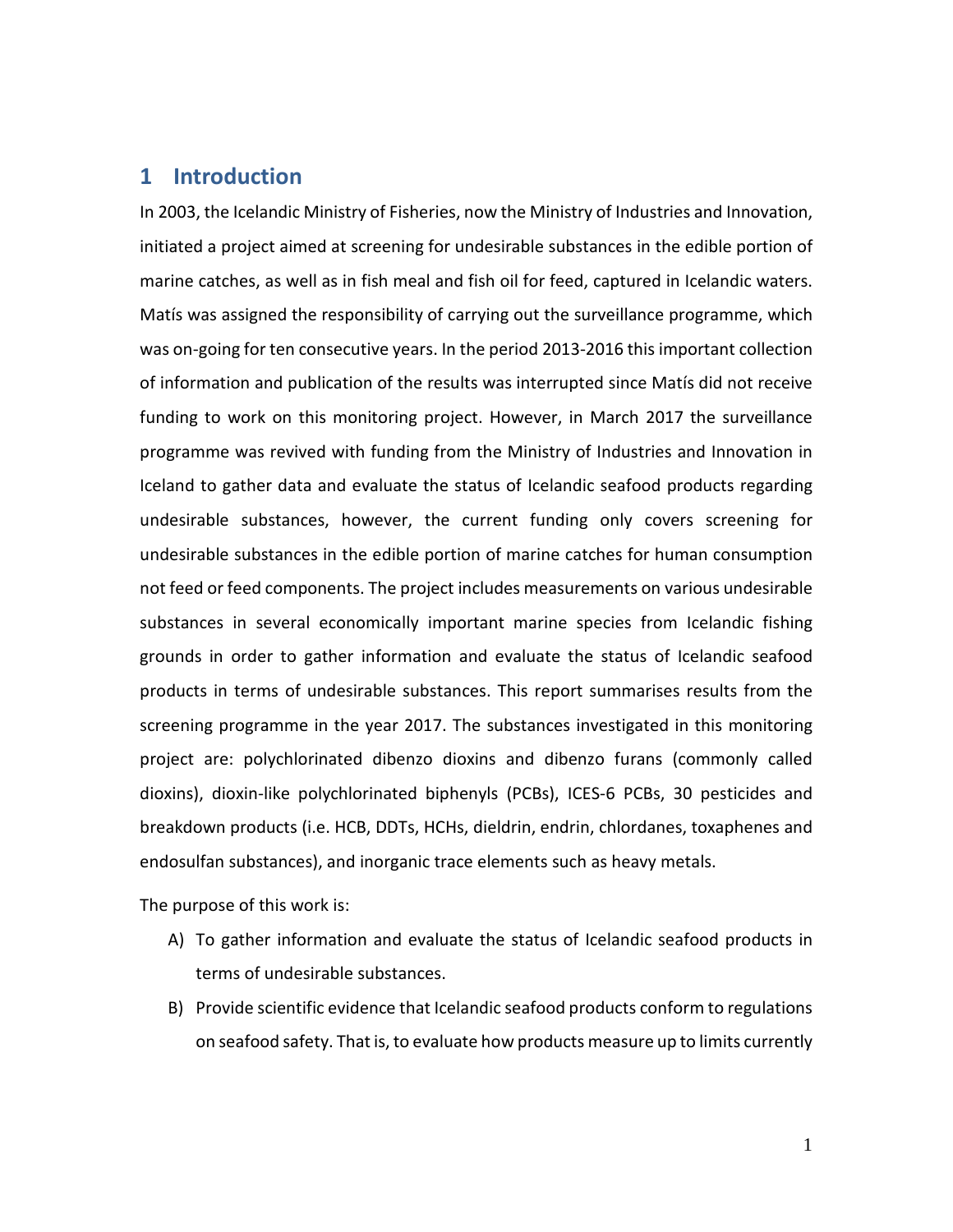in effect for inorganic trace elements, organic contaminants and pesticides in the EU (Commission regulation (EC) No 1881/2006 and its amendments).

- C) To utilise the data gathered in this programme for a risk assessment and the setting of maximum values within EU & the European Economic Area (EEA) area, which are constantly being reviewed based on new data.
- D) Provide independent scientific data on undesirable substances in Icelandic seafood for food authorities, fisheries authorities, industry, markets and consumers.

In this report the maximum levels for dioxins, dioxin-like PCBs and non-dioxin-like PCBs in foodstuffs are used to evaluate how Icelandic seafood products measure up to European commission (EC) limits currently in effect. The results obtained in the years 2003 to 2012 have already been published and are accessible at the Matis website [\(http://www.matis.is:](http://www.matis.is/) Auðunsson, 2004, Ásmundsdóttir et al., 2005, Ásmundsdóttir and Gunnlaugsdóttir, 2006, Ásmundsdóttir et al*.*, 2008, Jörundsdóttir et al*.*, 2009, Jörundsdóttir et al., 2010a, Jörundsdóttir et al., 2010b, Baldursdóttir et al*.*, 2011, Jörundsdóttir et al*.*, 2012, Jensen et al., 2013). The above mentioned EU regulations have now been implemented (Reglugerð 265/2010) in the Icelandic legal framework regarding undesirable substances in food (Regulation (EC) No 1881/2006), which means that the maximum limits for undesirable substances in Icelandic seafood products are in line with the limits for these products in the EU member states.

# <span id="page-5-0"></span>**2 Summary**

This report summarises the results obtained in 2017 for the screening of various undesirable substances in the edible part of marine catches. The surveillance program began in 2003 and was carried out for ten consecutive years before it was interrupted. The project was revived in March 2017 to fill in gaps of knowledge regarding the level of undesirable substances in economically important marine catches for Icelandic export. Due to financial limitations the surveillance now only covers screening for undesirable substances in the edible portion of marine catches for human consumption not feed or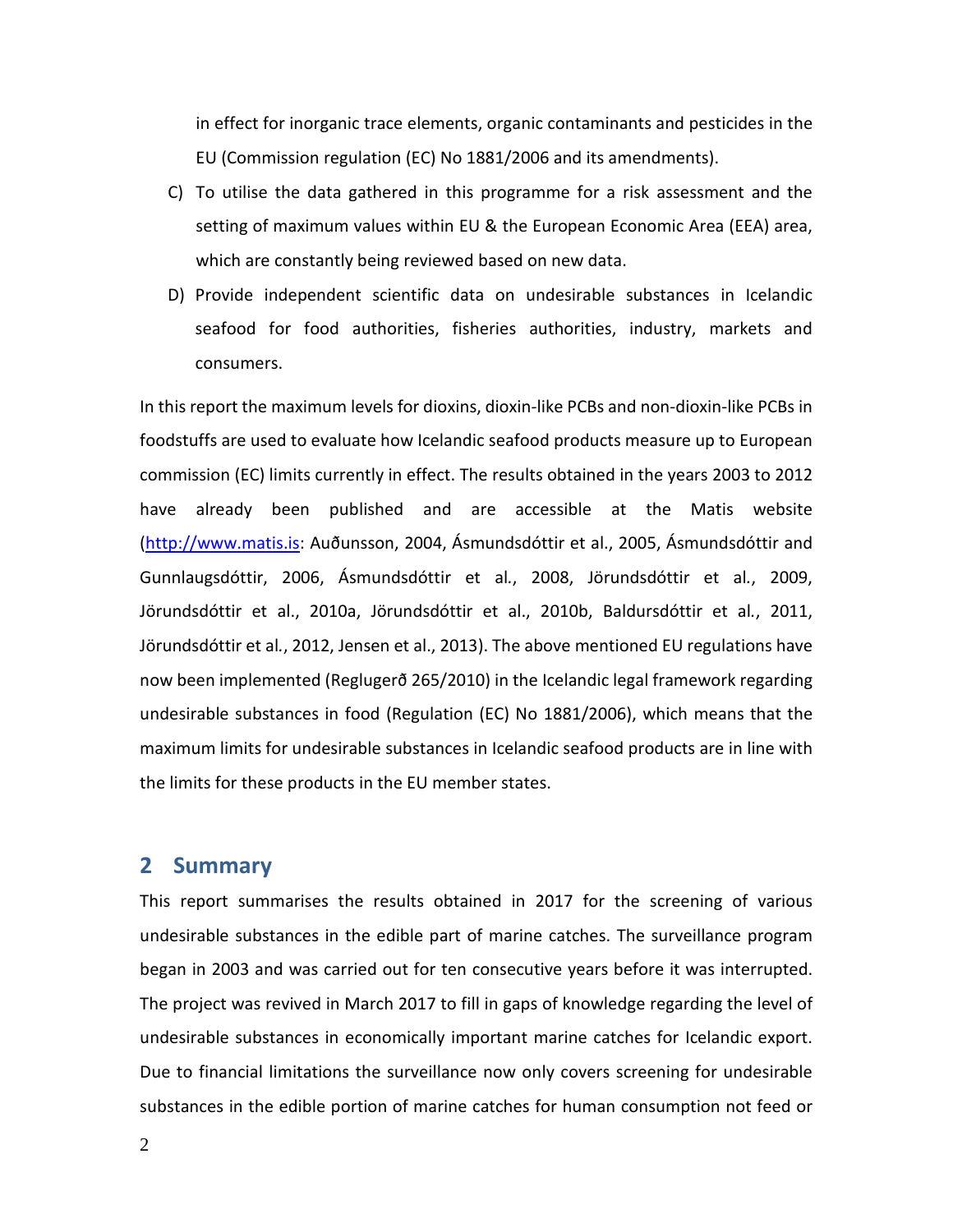feed components. The limited financial resources also required the analysis of PAHs, PBDEs and PFCs to be excluded in the surveillance, and therefore this report provides somewhat more limited information than in 2013. However, it is considered to be a longterm project where extension and revision is constantly necessary. Generally, the results obtained in 2017 are in agreement with previous results on undesirable substances in the edible part of marine catches obtained in the monitoring years 2003 to 2012. The results show that the edible parts of Icelandic seafood products contain negligible amounts of persistent organic pollutants (POPs) such as; dioxins, dioxin like PCBs and pesticides. As of January 1<sup>st</sup> 2012 Commission Regulation No 1259/2011, regarding maximum levels for dioxins, dioxin-like PCBs and non-dioxin-like PCBs in foodstuff came into force. This amendment to the existing regulation (No 1881/2006) resulted in changes in maximum levels for dioxins and dioxin-like PCBs for many food products due to changes in toxicological assessment of dioxins. Furthermore, maximum levels for non-dioxin-like PCBs have now been established in foodstuffs. In this report from the surveillance programme we use these maximum levels for dioxins, dioxin-like PCBs and non-dioxinlike PCBs in foodstuffs to evaluate how Icelandic seafood products measure up to limits currently in effect. The results obtained year 2017 reveal that all samples of seafood for human consumption were below EC maximum levels for POPs and heavy metals. Furthermore, the concentration of ICES6-PCBs was found to be low in the edible part of fish muscle, compared to the maximum limits set by the EU (Commission Regulation 1259/2011). The results showed that the concentrations of heavy metals, e.g. cadmium (Cd), lead (Pb) and mercury (Hg) in Icelandic seafood products was always well below the maximum limits set by EU.

# <span id="page-6-0"></span>**3 Contaminants measured in the project**

The following contaminants were measured in edible parts of seafood for human consumption:

**Dioxins, PCDD/Fs:** Dioxins (dibenzo-p-dioxins) and dibensofurans (17 congeners according to WHO): 2.3.7.8-Tetra-CDD, 1.2.3.7.8-Penta-CDD, 1.2.3.4.7.8-Hexa-CDD,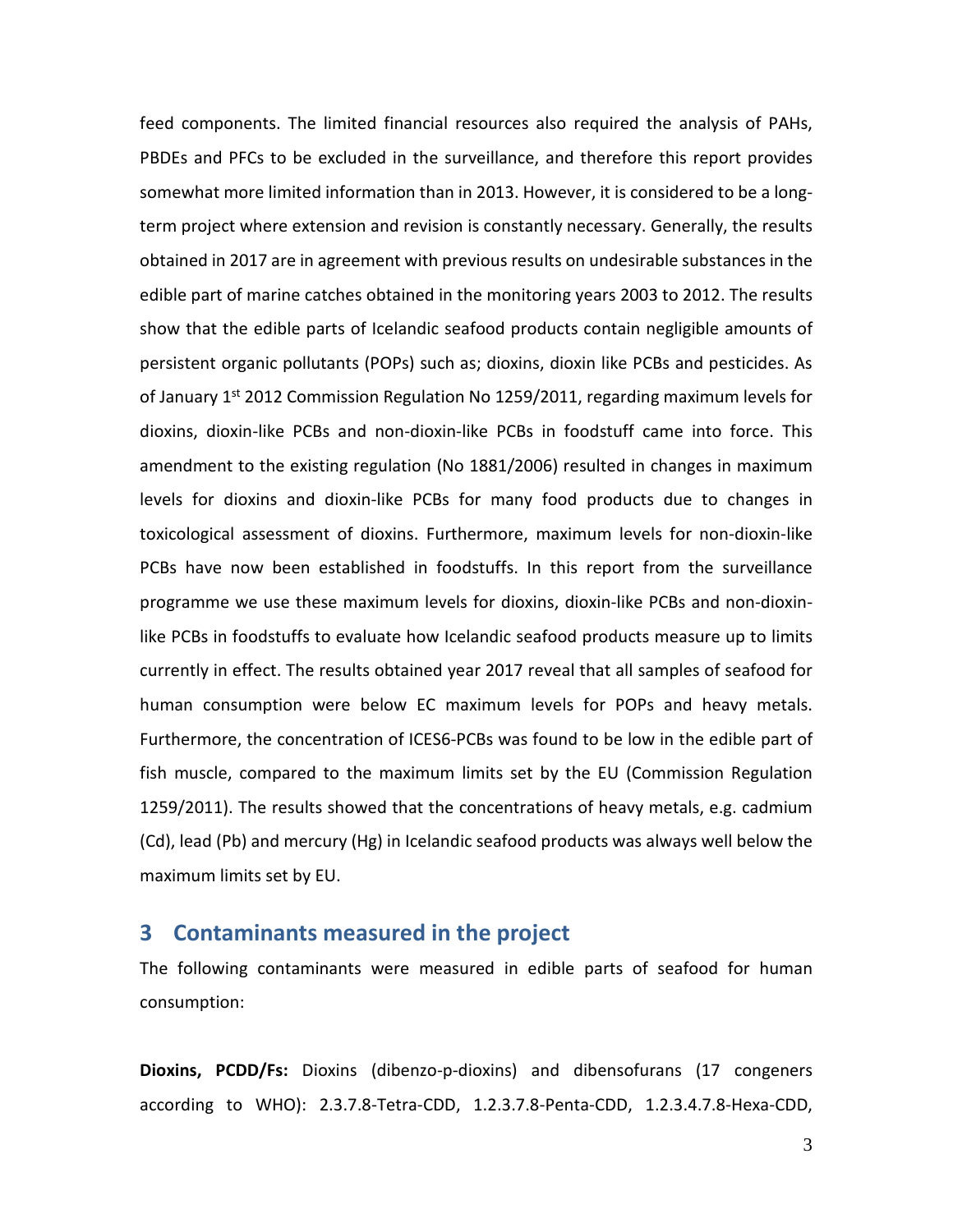1.2.3.6.7.8-Hexa-CDD, 1.2.3.7.8.9-Hexa-CDD, 1.2.3.4.6.7.8-Hepta-CDD, OCDD, 2.3.7.8- Tetra-CDF, 1.2.3.7.8-Penta-CDF, 2.3.4.7.8-Penta-CDF, 1.2.3.4.7.8-Hexa-CDF, 1.2.3.6.7.8- Hexa-CDF, 1.2.3.7.8.9-Hexa-CDF, 2.3.4.6.7.8-Hexa-CDF, 1.2.3.4.6.7.8-Hepta-CDF, 1.2.3.4.7.8.9-Hepta-CDF, OCDF.

**Dioxin like PCB** (12 congeners according to WHO):

non-ortho (CB-77, CB-81, CB-126, CB-169) and mono-ortho (CB-105, CB-114, CB-118, CB-123, CB-156, CB-157, CB-167, CB-189).

**ICES-6-PCBs** (6 congeners):

CB-28, CB-52, CB-101, CB-138, CB-153, CB-180.

#### **Pesticides**:

DDT-substances (6 congeners: pp-DDT, op-DDT, pp-DDD, op-DDD, pp-DDE and op-DDE), HCH-substances (4 isomers:  $\alpha$ -,  $\beta$ -,  $\gamma$ -(Lindane), and  $\delta$ -hexachlorocyclohexan), HCB, chlordanes (4 congeners and isomers:  $\alpha$ - and  $\gamma$ -chlordane, oxychlordane and transnonachlor), toxaphenes(3 congeners, P 26, 50 and 62), aldrin, dieldrin, endrin, endosulfan (3 congeners and isomers:  $\alpha$ - and  $\beta$ -endosulfan and endosulfansulfat) and heptachlor (3 congeners: heptachlor, cis-hepatchlorepoxid, trans-heptachlorepoxid).

#### **Inorganic trace elements**:

Hg (mercury), Cd (cadmium), Pb (lead), total As (organic and inorganic arsenic), chromium (Cr) and tin (Sn).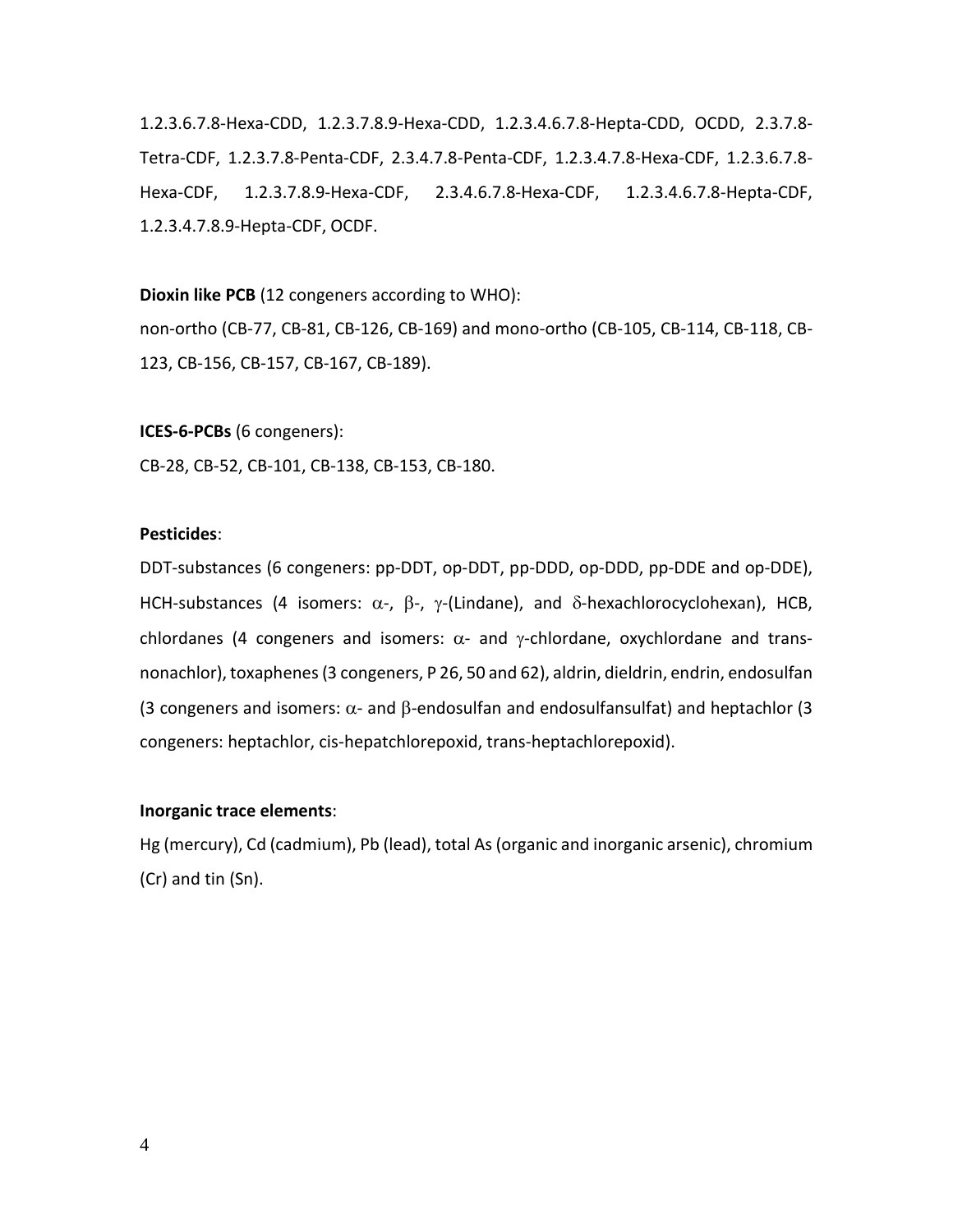# <span id="page-8-0"></span>**4 Sampling and analysis**

# <span id="page-8-1"></span>*4.1 Sampling*

The collection of samples and the quality criteria for the analytical methods were in accordance with conditions set out by the EU for the information gathering campaign on dioxins and dioxin-like PCBs as well as for metals (Commission regulation 333/2007/EC, Commission regulation 2017/644/EC). The fish samples were collected by the Marine and Freshwater Research Institute (MRI) in Iceland and the Icelandic Food and Veterinary Authority (MAST) according to sampling protocols provided by Matís and the samples were kept frozen until preparation for analysis(see section 4.1.1). Fishing grounds around Iceland are divided into five areas, as illustrated in Figure 1. All the fish samples were identified and labelled with the fishing area where they were caught. The fish roe sample was taken at the production site and represents commercial fish roe production from one batch, the producer also provided information regarding the fishing area for this batch.



*Figure 1: The division of the fishing grounds around Iceland used in this research.*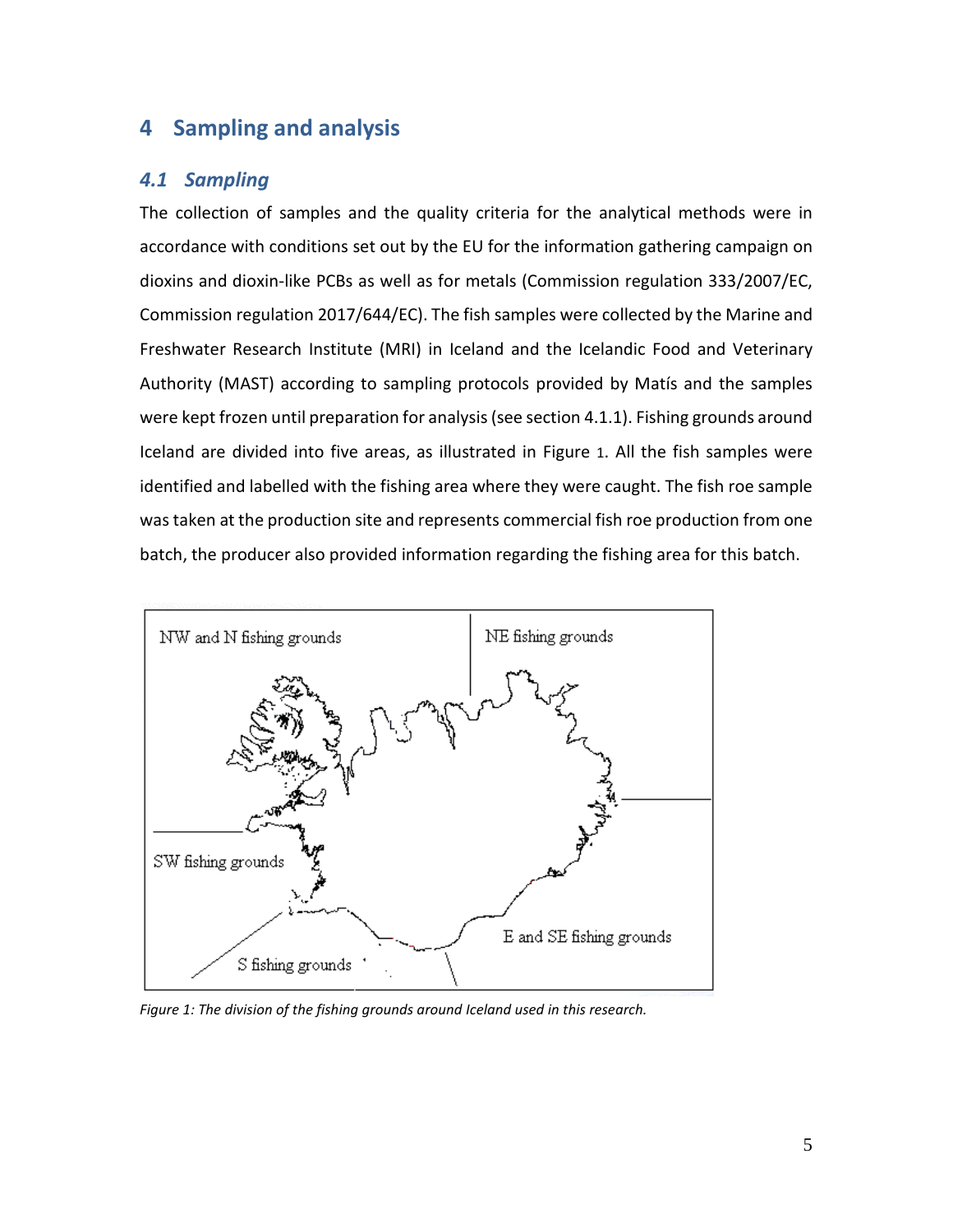#### <span id="page-9-0"></span>**4.1.1 Sample preparation**

All analyses were performed on the edible parts of the fish and the roe sample. Each fish sample consisted of a pool from at least ten individuals of a specific length distribution. For details on length distribution and fishing grounds of the samples see Table 1 and 2 in the Appendix. Prior to sample preparation each fish was defrosted, after that the total weight and length of each individual fish was recorded as well as gender, gut weight and weight of fillets. The skinless fish fillets from the 10 individuals were then pooled, homogenised and frozen again for analysis of organic contaminants or freeze-dried for heavy metal analysis.

#### <span id="page-9-1"></span>*4.2 Analyses*

The heavy metal analysis of chrome, arsenic, tin, cadmium, mercury and lead was carried out at Matís. Inorganic contaminants in samples were determined by ICP-MS according to an accredited in-house method SV-25-02-SN in Matís Quality manual (modified NMKL 186 (2007) method). Matís is a National Reference Laboratory for heavy metal analysis in food and feed and has been taking part in various international inter-laboratory studies for many years.

The lipid content and organic contaminants were measured by Eurofins, Hamburg, Germany. Eurofins has taken part in an international inter-laboratory quality control study organised by WHO and EU and uses accredited methods for analysing dioxin, WHO-PCBs, ICES-6-PCBs, and pesticides.

All results are expressed as upper bond level, which means that when the concentration of a substance is measured to be below limit of detection (LOD) or limit of quantification (LOQ) of the analytical method, the concentration is set to be equal to the LOD/LOQ. In the case of dioxins and dioxin-like PCBs, the analytical data are converted to pg/g WHO-TEQ where the toxicity of each congener has been calculated using WHO-TEF (Toxic Equivalence Factor) based on the existing knowledge of its toxicity (Van den Berg et al., 1998). WHO-TEQ values have been adapted by the World Health Organization (WHO) in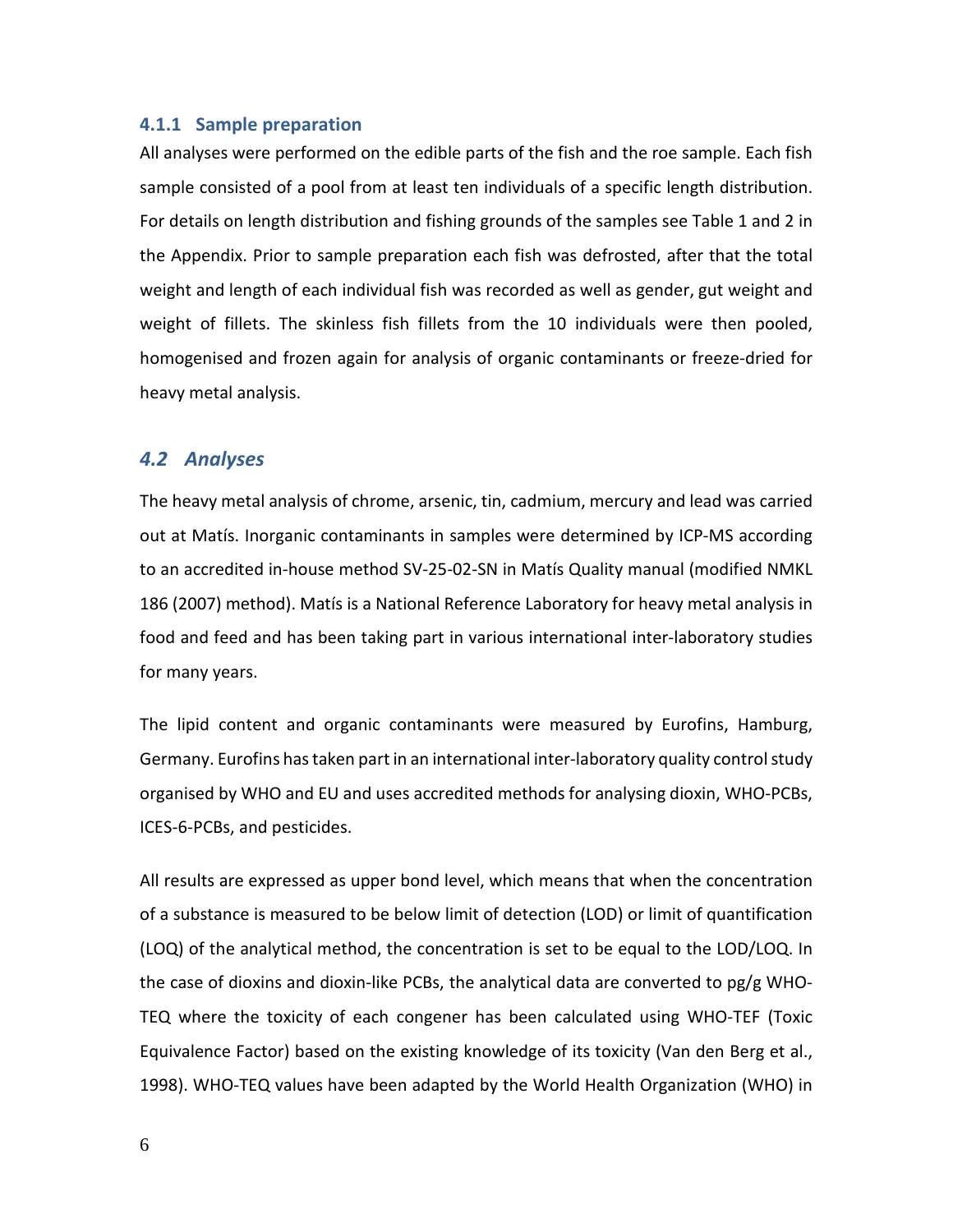1997 and by EU in its legislations. In 2005 the WHO-TEF values were re-evaluated based on existing toxicological data (Van den Berg et al., 2005, Haws et al., 2006) and expert judgment. These new TEF values have been established as the WHO-2005-TEQs for human risk assessment of the concerned compounds and have been implemented in the current EU legislation i.e. Commission Regulation (EU) No 1259/2011 for foodstuffs.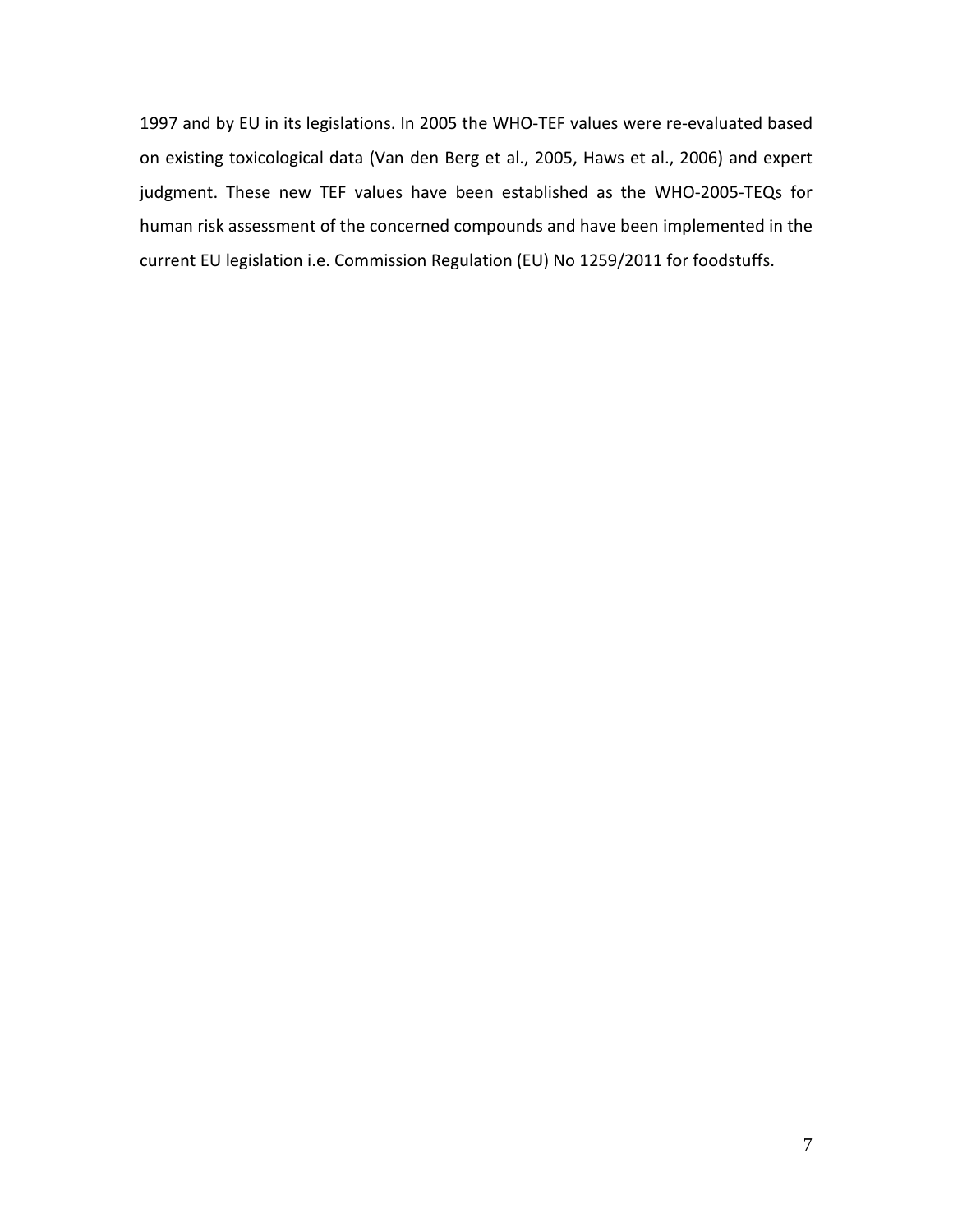# <span id="page-11-0"></span>**5 Results of monitoring of fish and seafood products in Iceland**

All results for undesirable substances from the surveillance program in 2017 are listed in Tables 1-3 in the Appendix. The sections below contain an overview of the results obtained in samples of fish and seafood products taken as part of the monitoring activities 2017.

## <span id="page-11-1"></span>*5.1 Dioxins (PCDD/Fs) and dioxin like PCBs*

## <span id="page-11-2"></span>**5.1.1 Dioxins and dioxin like PCBs in seafood**

All the fish species analysed contained total levels of dioxins and dioxin like PCBs [\(Figure](#page-12-0)  [2](#page-12-0) and Table 1 in the Appendix) as well as non-dioxin like PCBs far below the limits set by EU. As in previous years, a considerable difference was observed in the dioxin content between different fish species. The species that accumulate fat in the muscle, like for example Greenland halibut (samples no. 3 and 4), contain more dioxins and dioxin like PCBs than species which accumulate fat in the liver and thus have almost no fat in the muscle. The highest lipid content was seen in the mackerel samples (29, 23 and 25%, respectively). This was however not reflected in higher levels of dioxins and dioxin-like PCBs compared to fish with lower lipid content such as Greenland halibut (11% fat). Generally, the level of dioxins in the edible part of the fish increases as the fat percentage in the muscle increases, but other important variables are age (size) and habitat. Greenland halibut can become quite old, which probably contributes considerably to the higher dioxins and dioxin-like PCBs values observed for this species [\(Figure 2](#page-12-0) and 3).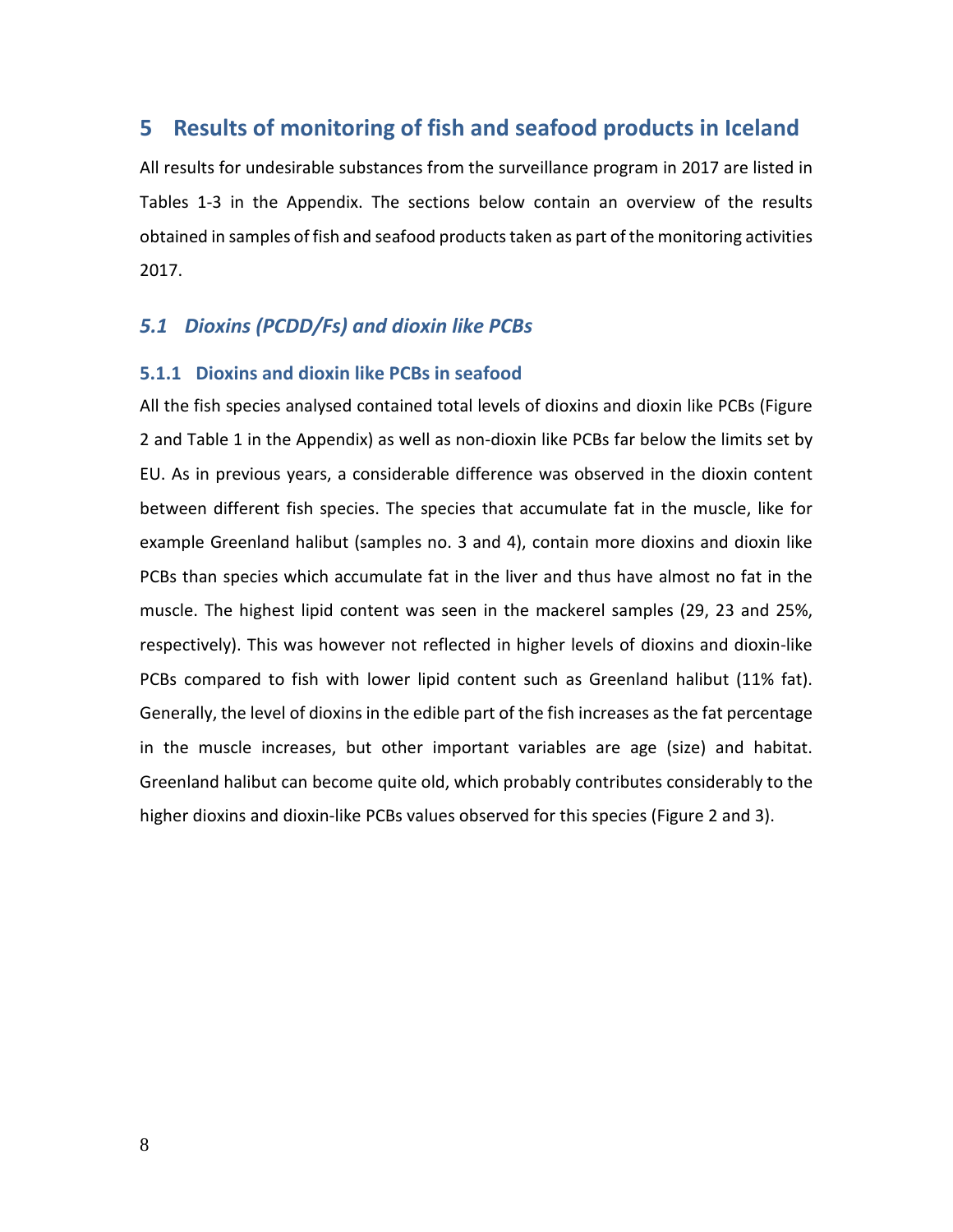

*Figure 2: Dioxins and dioxin-like PCBs in the edible part of fish muscle from Icelandic fishing grounds in 2017 in relation to maximum EU limit in WHO-TEQ pg/g wet weight. The number within parenthesis is the sample number indicated in Table 1.*



<span id="page-12-0"></span>*Figure 3: Sum of dioxins and dioxin-like PCBs in the edible part of fish muscle from Icelandic fishing grounds in 2017 in relation to maximum EU limit in WHO-TEQ pg/g wet weight. The number within parenthesis is the sample number indicated in Table 1.*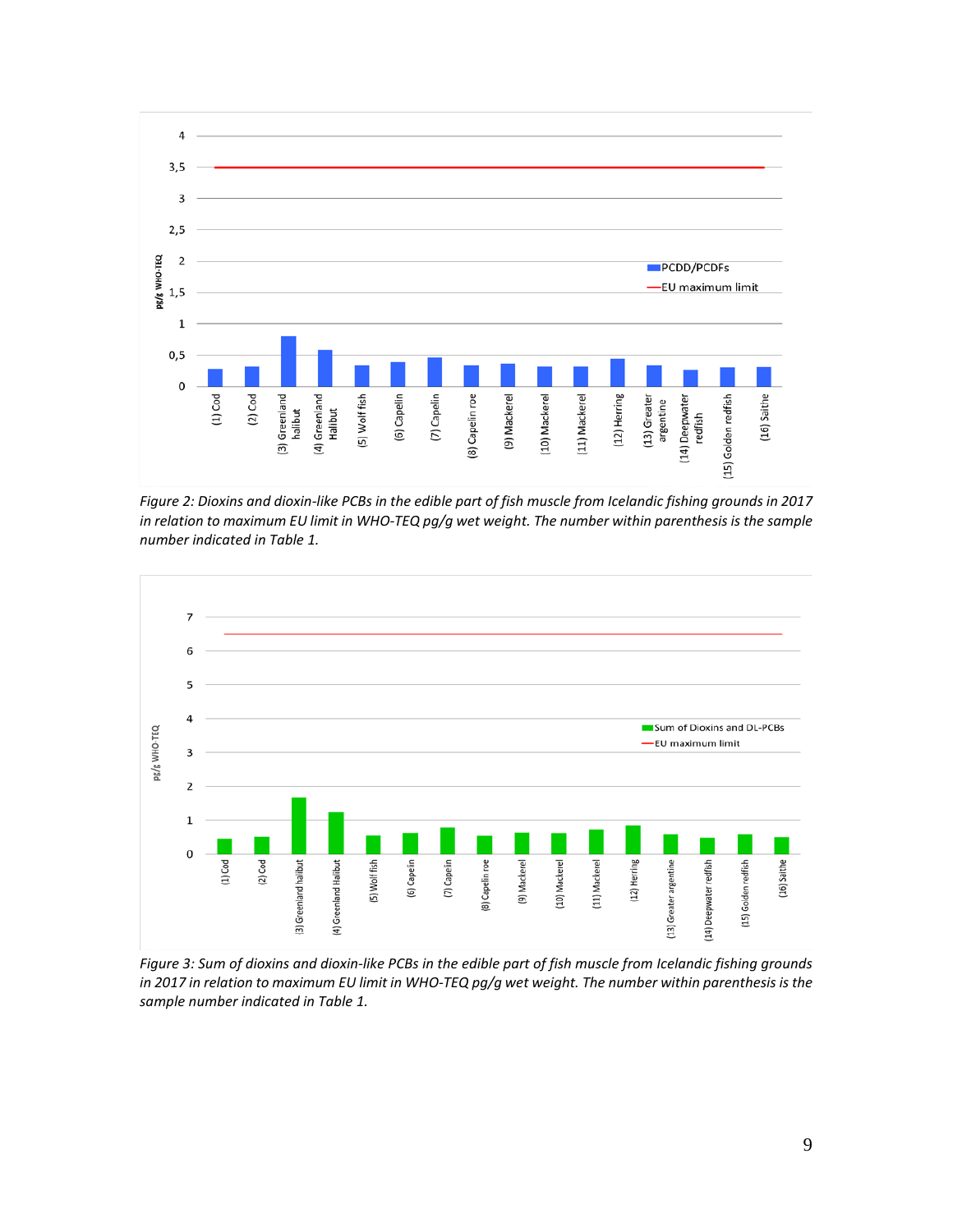## <span id="page-13-0"></span>*5.2 Marker PCBs*

Marker PCBs have been used as indicators of the total PCB content or body burden of environmental biota, food and human tissue. The most frequent approach is to use either the total level of six or seven of the most commonly occurring PCBs. Nevertheless, the EU maximum limits are set for the sum concentration of ICES-6, i.e. CB-28, -52, -101, -138, - 153 and -180 (Commission Regulation (EU) No 1259/2011). To enable comparison to earlier results, the sum of seven marker PCBs are presented in Table 1 in the Appendix, while the ICES-6 maximum limits are presented in Figure 4 to evaluate how seafood products measure up to EU maximum limits.

#### <span id="page-13-1"></span>**5.2.1 ICES-6 PCBs in seafood**

The results obtained for all of the Icelandic fish species were well below the recently established maximum limits set for non-dioxin-like PCBs i.e. the so-called ICES-6. In this study, the highest total concentration for the sum of all six marker PCBs was measured in Greenland halibut (sample no. 3, Figure 4), a total of 9.4 μg/kg wet weight, the highest individual PCB congener measured in the halibut was PCB-153 with 3.5 μg/kg wet weight, or approximately one third of the total. As for the dioxins and dioxin-like PCBs, the highest concentrations of PCBs are found in fish with high lipid content in the muscle. For details, see Table 1 in the Appendix.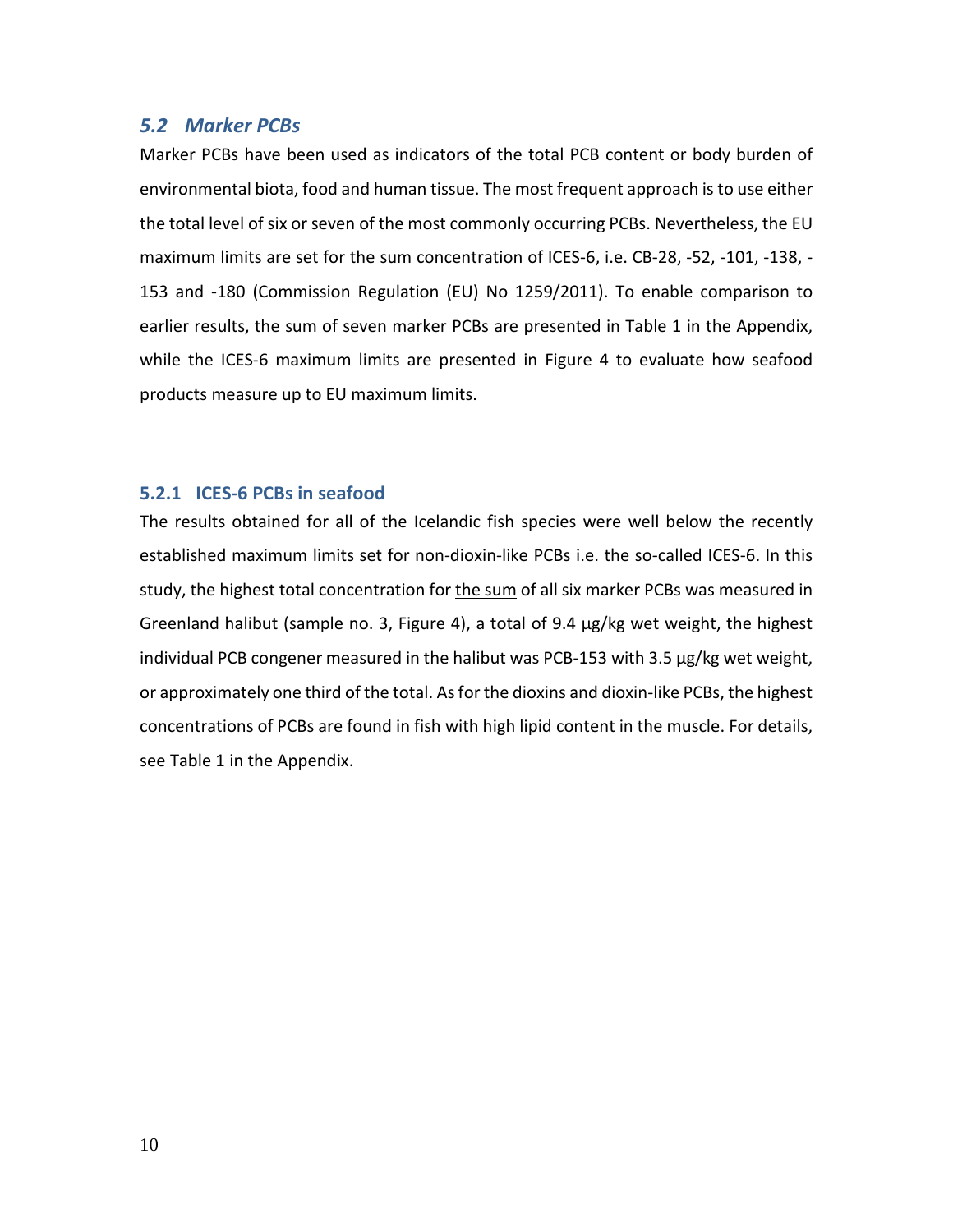

*Figure 4: ICES-6 PCBs in the edible part of fish muscle from Iceland in 2017 (in g/kg wet weight). Number in parenthesis is the sample number designated to each sample, see Table 1 in Appendix.*

# <span id="page-14-0"></span>*5.3 Polycyclic aromatic hydrocarbons (PAHs)*

PAHs were not analysed in the samples this year. Results on PAHs in Icelandic seafood have been published in previous reports (Jörundsdóttir et al., 2010, Jensen et al., 2013).

# <span id="page-14-1"></span>*5.4 Brominated flame retardants (BFRs)*

BFRs have been accumulating in the environment over the last decade as their use in industry has increased. BFRs were not analysed in the samples this year. Results on BFRs in Icelandic seafood have been published in previous reports (Jensen et al., 2013).

# <span id="page-14-2"></span>*5.5 Pesticides*

In this section, the results for 12 different classes of pesticides are discussed. Results are shown in Table 2 in the Appendix.

12 different pesticides or groups of pesticides were measured in the monitoring program. **DDT** (dichloro diphenyl trichloroethan) is probably the best known insecticide. The technical product DDT is fundamentally composed of p,p'-DDT (80%) (Buser, 1995). DDT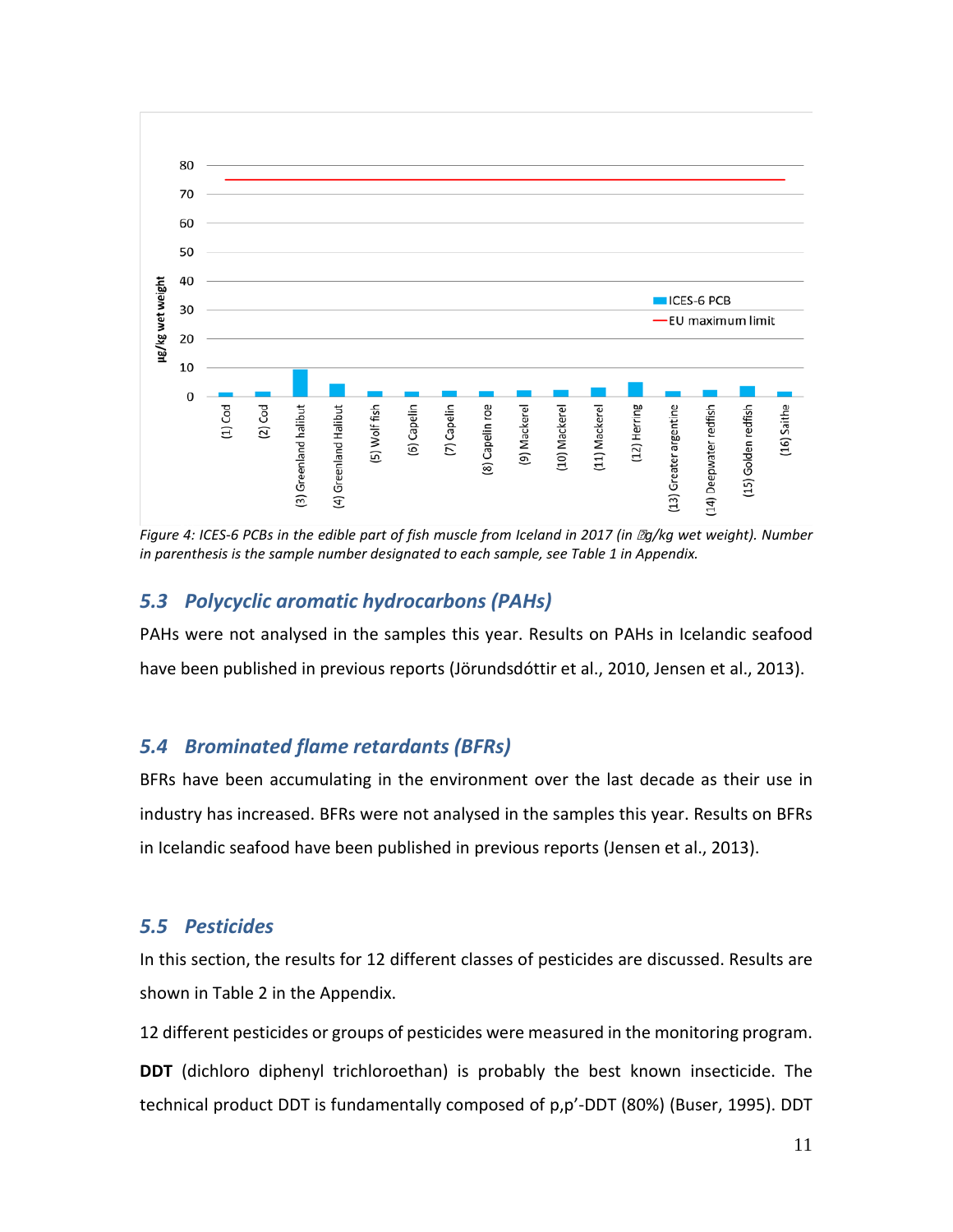breaks down in nature, mostly to DDE but also to DDD. The concentration of DDT presented in this report is the sum of p,p'-DDT, o,p´-DDT, p,p'-DDE, o,p´-DDE, p,p´-DDD and o,p´-DDD.

**HCH** (hexachlorocyclohexan) is an insecticide which has been used since 1949. It is still produced and used in numerous countries, although it has been banned in many countries since the 1970s. Technical-grade HCH is a mixture of mainly four isomers:  $\alpha$ -,  $\beta$ -,  $\gamma$ -(Lindane), and δ-HCH. Of these, only Lindane is an active substance comprising of approximately 15% of the total mixture, while  $\alpha$ -HCH is 60-70% of the mixture. The Food and Agriculture Organization of the UN (FAO) has prohibited the use of the HCH mixture since in the 1980s, after that it was only allowed to use 99% pure Lindane. In this report the concentration of  $\alpha$ -,  $\beta$ -,  $\gamma$ -(Lindane), and δ-HCH in the samples are reported.

**HCB** (hexachlorobenzene) is a fungicide, but it has also been used for industrial purpose and was e.g. produced in Germany until 1993. Today, HCB is mainly a by-product in different industrial processes such as production of pesticides but also from waste incineration and energy production from fossil fuel.

**Chlordanes** is a group of compounds and isomers where α- and γ-chlordane, oxychlordane and *trans*-nonachlor are the most common, but over 140 different chlordanes were produced from 1946 until 1988 when the production was banned. Chlordanes have been widely used all over the world as insecticides. In this report the concentration of chlordanes is reported as the sum of  $\mathbb Z$ -chlordane,  $\mathbb Z$ -chlordane and oxychlordane. *Trans*-nonachlor is reported separately.

The **Toxaphenes** measured in the samples are the so-called parlar 26, 50 and 62. Toxaphene was used as an insecticide after the use of DDT was discontinued. Toxaphenes use was widespread and the toxaphene congeners are numerous. Several hundred have been analysed but they are thought to be tens of thousands. The substances measured, i.e. the parlar 26, 50 and 62, are the most common toxaphenes (about 25% of the total amount in nature) and these are used as indicators of toxaphene pollution. In this report the concentration of toxaphenes is reported as the sum of toxaphene 26, 50 and 62.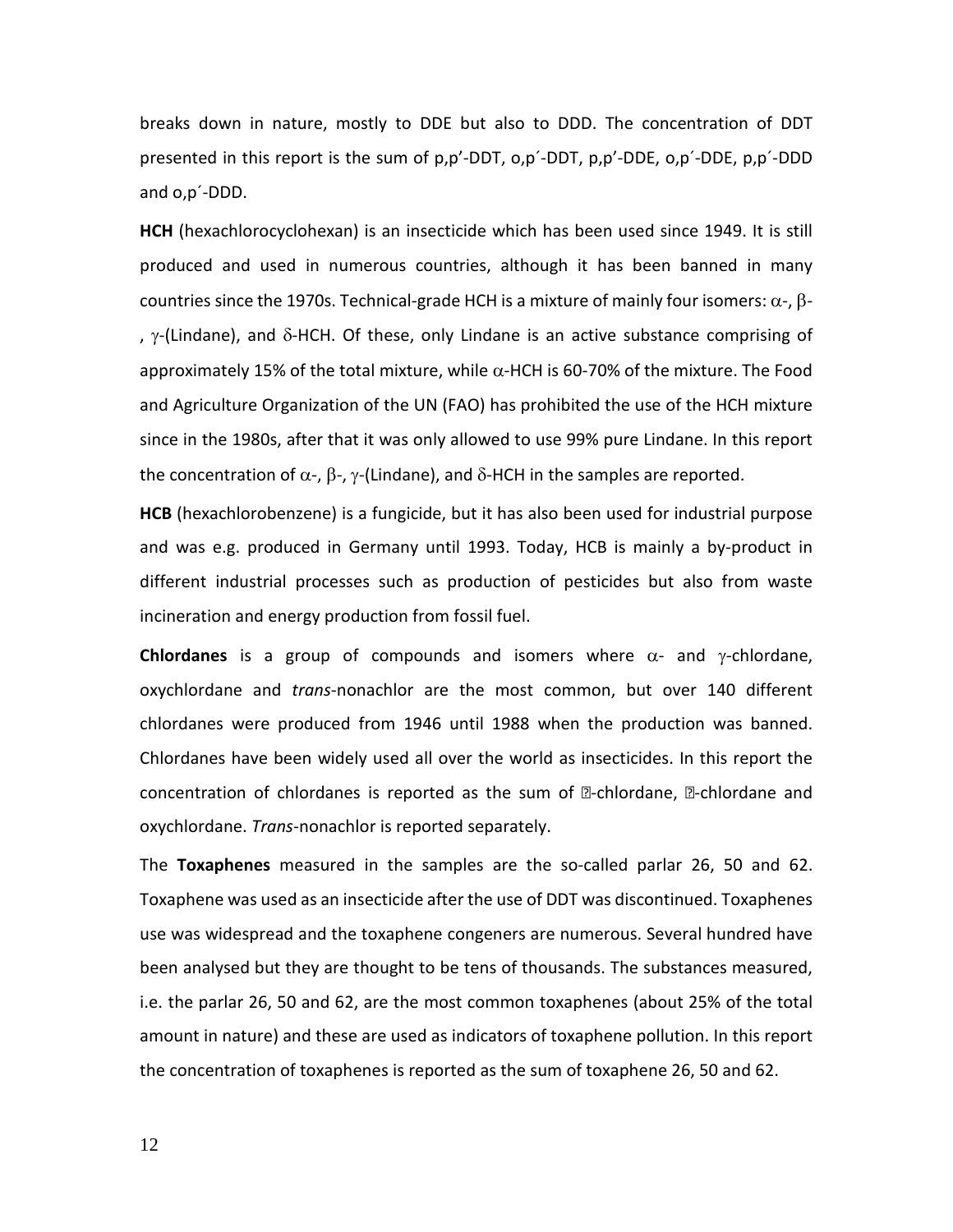**Aldrin and Dieldrin** are widely used insecticides, but in plants and animals aldrin is transformed to dieldrin. Hence, the concentration of aldrin was below LOD in all the samples measured, while dieldrin was always above LOD. The maximum value in the EU is set for the sum of aldrin and dieldrin and the results are therefore presented as the sum of these two.

Two **Endosulfans** were measured, α- and β-endosulfan, as well as endosulfansulfat which is the breakdown product of endosulfan. Endosulfans are not as persistent as the other insecticides measured in this project. In this report the concentration of endosulfans is reported as the sum of **2-endusulfan**, **2-endusulfan and endosulfansulfat**.

Other pesticides measured were **Endrin**, the sum of **Heptachlores**(cis-heptachlorepoxide, trans-heptachlorepoxide and heptachlor), **Pentachlorobenzene**, **Mirex** and **Octachlorostyrene**.

## <span id="page-16-0"></span>**5.5.1 Pesticides in seafood**

The results showed that most of the pesticides measured in fish muscle and capelin roe from Icelandic waters were below the limit of detection (see Table 2 in the Appendix). However, as mentioned before the results are expressed as upper bond, and therefore the results presented are likely to be an overestimation. HCB and *trans*-Nonachlore were measured in almost all fish species, whilst  $β$ -,  $γ$ - and  $δ$ -HCHs were always below LOQ. Figure 5 shows the level of total DDT in fish muscle and capelin roe, while Figure 6 shows the level of HCB in the same samples. No limits have yet been set for pesticides in seafood, but to enable comparison with earlier measurements (Jensen, et al. 2013), results of ∑DDT and HCB are presented from the monitoring in 2017. Of the fish species analysed, herring and Greenland halibut had the highest concentrations of all the pesticides investigated.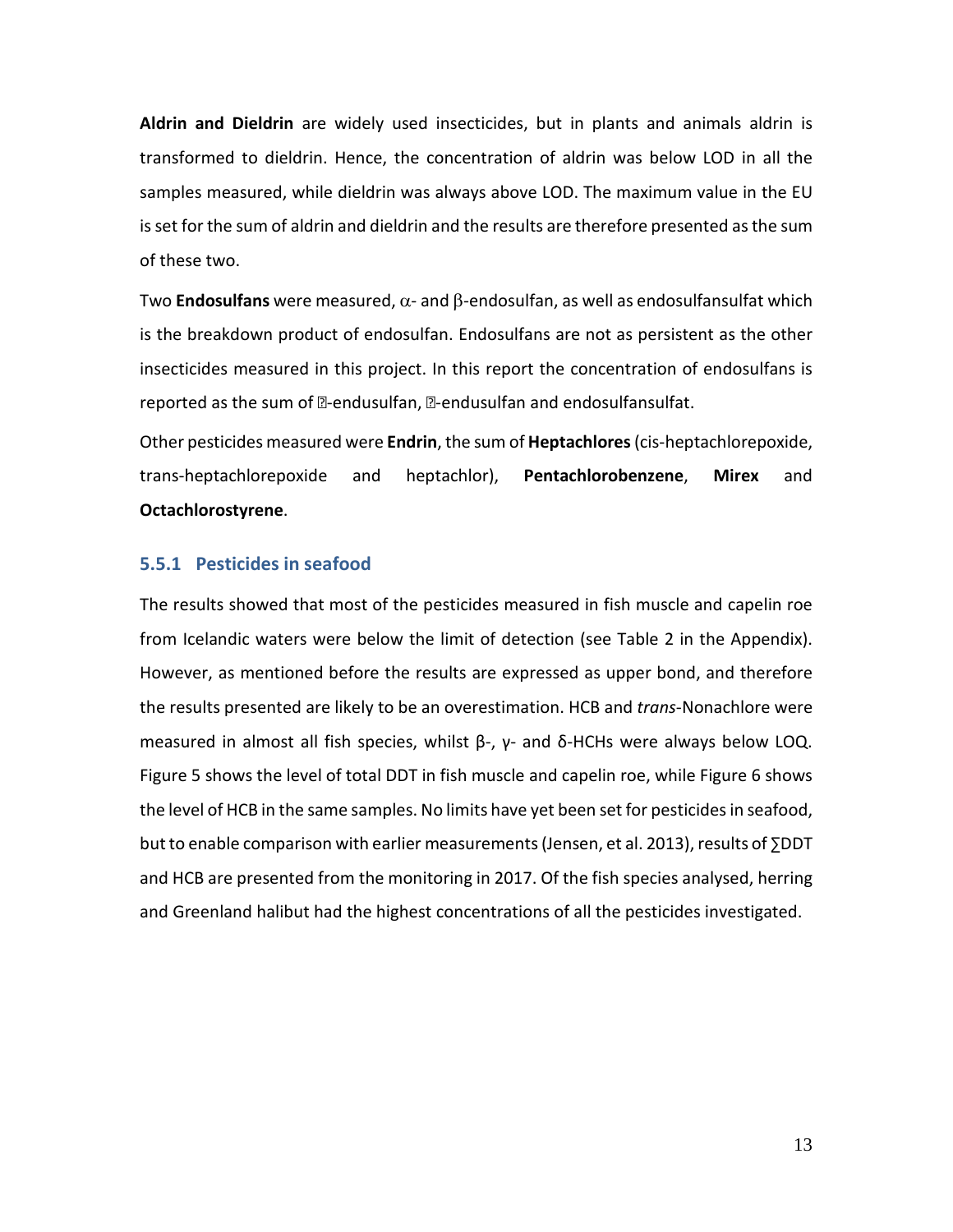

*Figure 5:* Σ*DDT in fish muscle and one roe sample from Icelandic fishing grounds in 2017 in μg/kg wet weight.*



*Figure 6: HCB in fish muscle and one roe sample from Icelandic fishing grounds in 2017 in μg/kg wet weight.*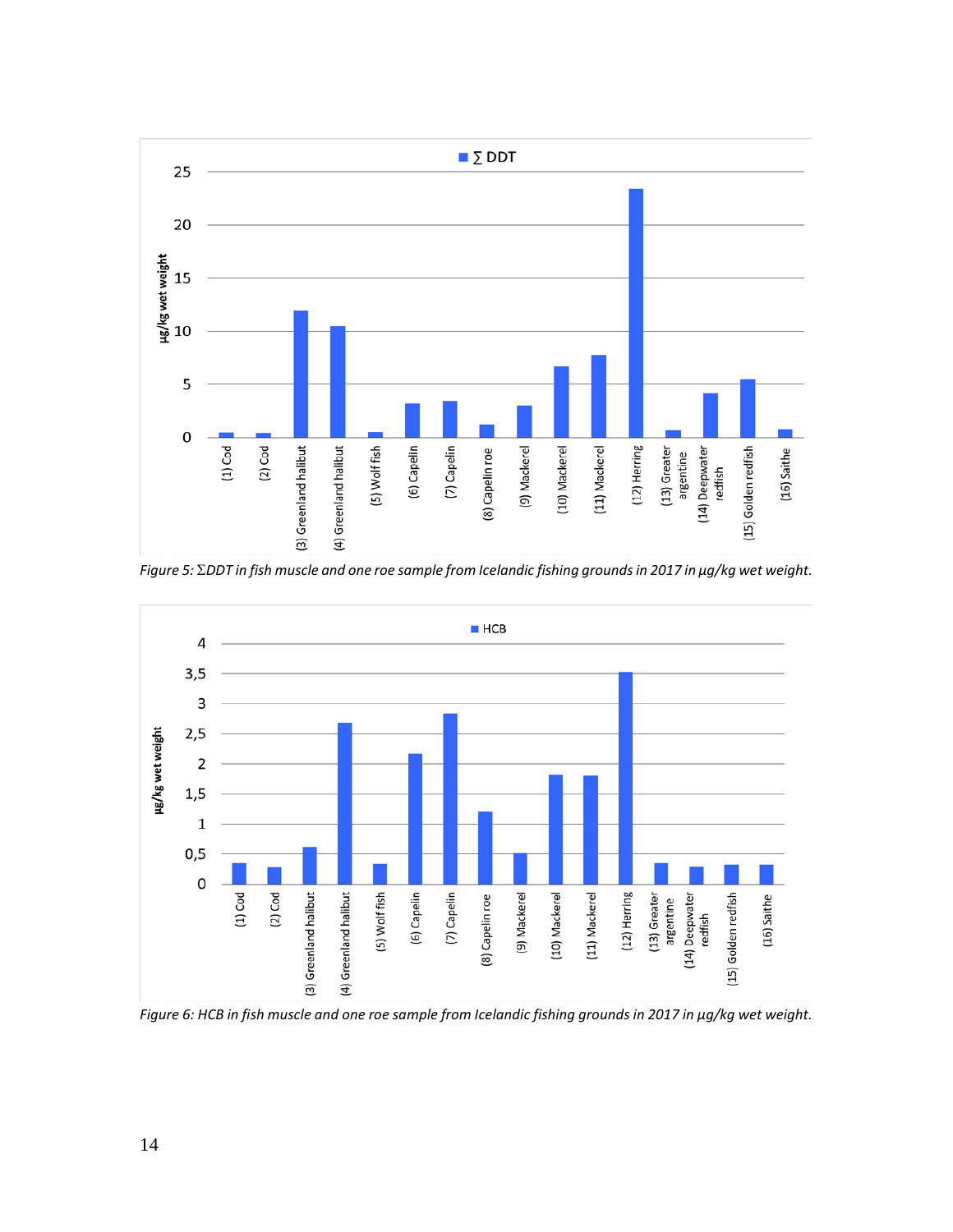# <span id="page-18-0"></span>*5.6 Inorganic trace elements*

Inorganic trace elements were analysed in all samples from the year 2017. The following inorganic trace elements were analysed: Hg (mercury), Cd (cadmium), Pb (lead), As (arsenic), Sn (tin) and Cr (chromium). As mentioned before, the results are expressed as upper bond and therefore the results presented are likely to be an overestimation. All results for the analysed trace elements are reported in Table 3 in the Appendix.

## <span id="page-18-1"></span>**5.6.1 Inorganic trace elements in seafood**

In short, the concentration of the heavy metals Hg, Pb and Cd in all the samples of the edible part of fish muscle was well below the maximum limits set by EU (Commission regulation (EC) No 1881/2006 and its amendments). Maximum limits set by EU (Commission regulation 1881/2006) for tin (Sn) only apply to canned food products and no maximum limits exist in the EU for tin (Sn) in fish or fishery products. The concentration of tin (Sn) in capelin roe and fish muscle samples analysed was very low as can be seen in Table 3 in the Appendix; in fact no sample contained tin in concentrations above limits of detection.



The concentration of mercury (Hg) in the fish samples is shown in [Figure 7](#page-18-2).

<span id="page-18-2"></span>*Figure 7: Hg in fish muscle and capelin roe from Icelandic fishing grounds in 2017 in mg/kg wet weight. ǂEU maximum limit for mercury in deepwater redfish and golden redfish is 1.0 mg/kg wet weight.*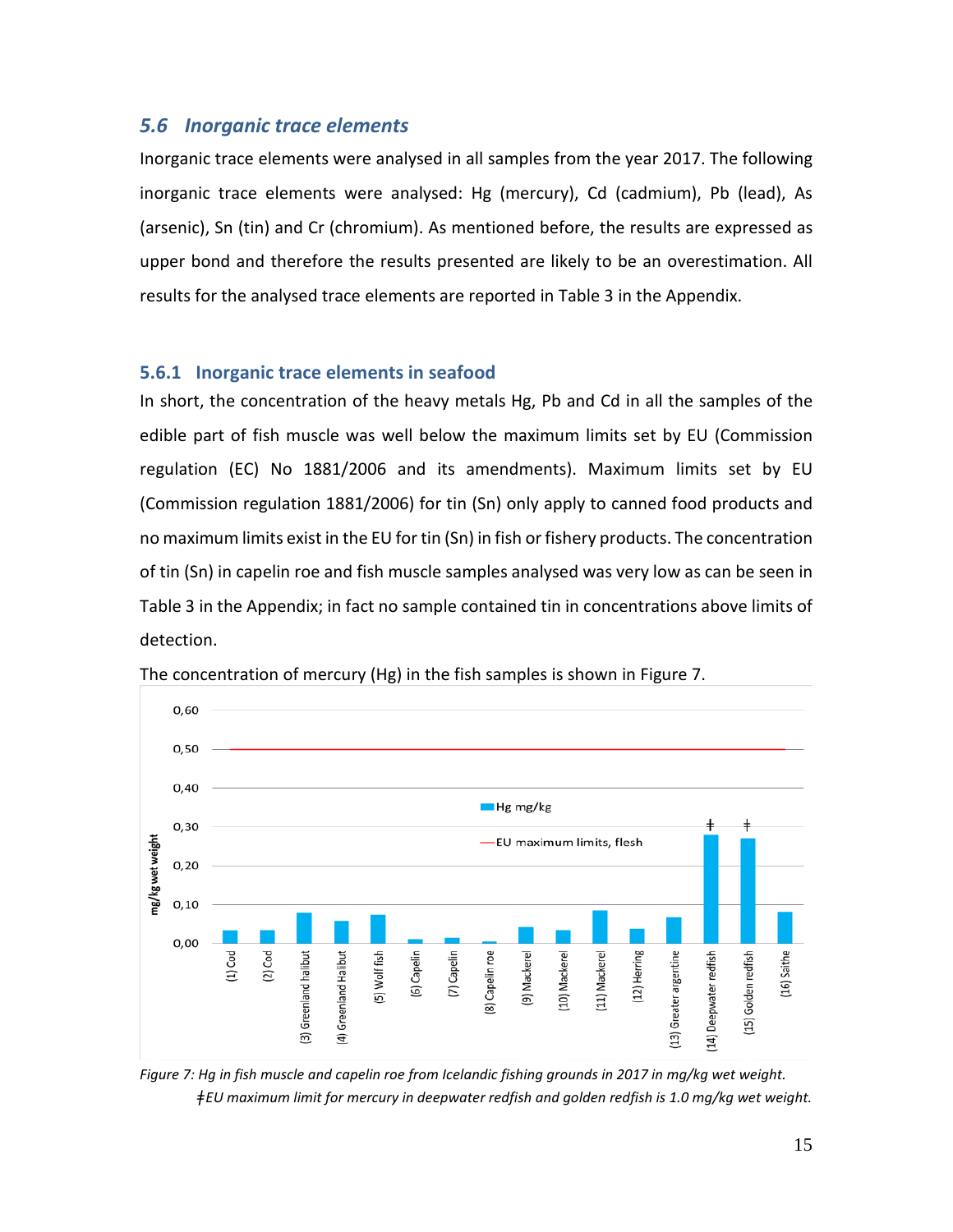The concentration of lead (Pb) in fish muscle and capelin roe was very low as can be seen in Figure 8 and Table 3 in the Appendix; in fact no sample contained lead in concentrations above limits of detection.



*Figure 8: Pb in fish muscle and capelin roe from Icelandic fishing grounds in 2017 in mg/kg wet weight. \*EU maximum limit for Pb does not apply to capelin roe since it is set for muscle meat of fish.*

The concentration of cadmium (Cd) in fish muscle and capelin roe was very low as can be seen in Figure 9 and Table 3 in the Appendix; in fact no sample contained cadmium in concentrations above limits of detection.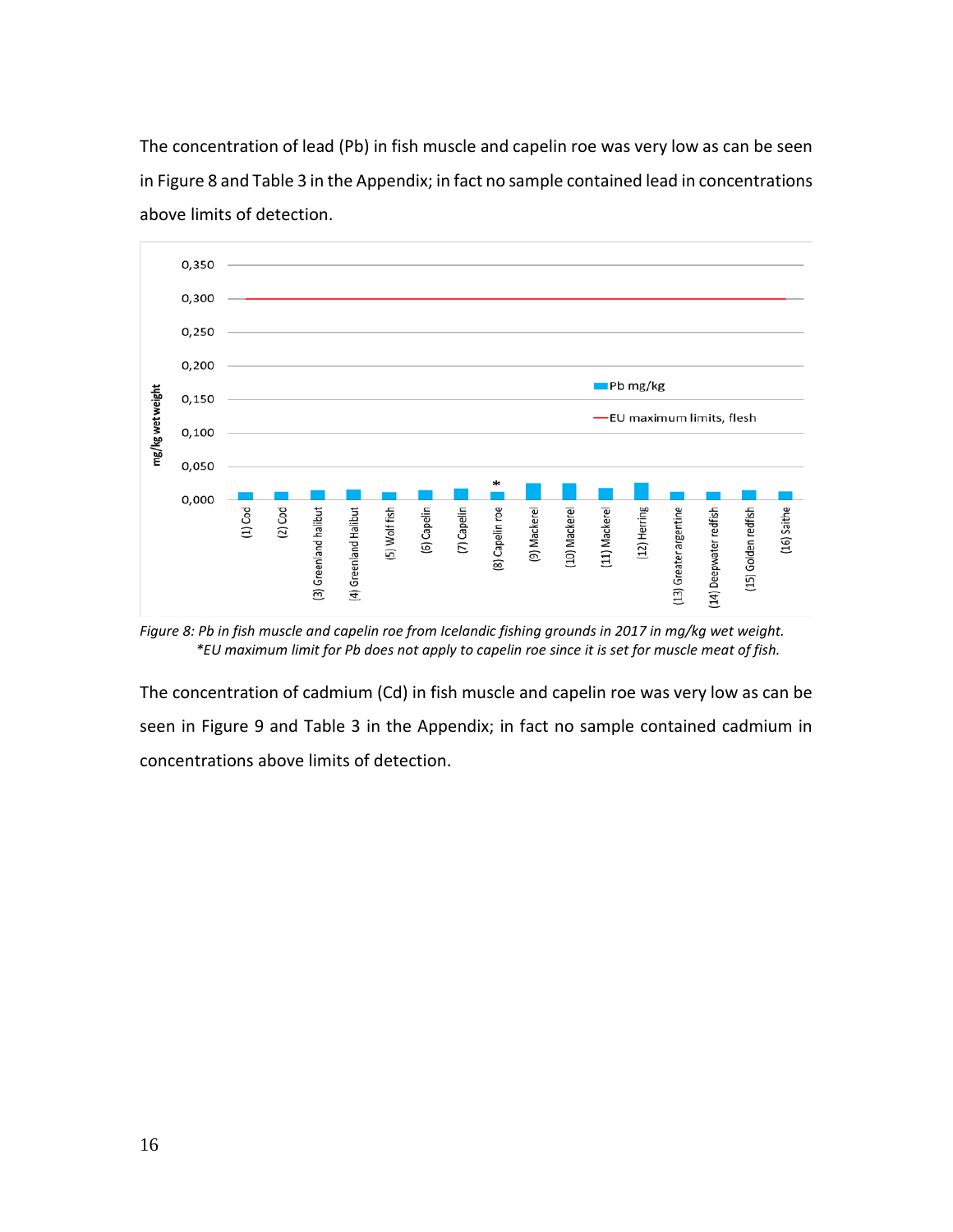

*Figure 9: Cd in fish muscle and capelin roe from Icelandic fishing grounds in 2017 in mg/kg wet weight. \*EU maximum limit for Cd does not apply to capelin roe since it is set for muscle meat of fish. ǂEU maximum limit for cadmium in mackerel is set to 0.1 mg/kg wet weight.*

No limits have yet been set for arsenic in foodstuffs, but results from the monitoring in 2017, which are shown in Figure 10 were in agreement with earlier measurements (Auðunsson, 2004, Ásmundsdóttir et al. 2005, Ásmundsdóttir and Gunnlaugsdóttir, 2006, Jörundsdóttir et al., 2009, Baldursdóttir, 2011). The highest level of As was found in wolf fish (sample 5) as seen in Figure 10. Although wolf fish was not analysed in 2012, results for other species are in accordance with results from 2012 (Jensen, et al. 2013) and contained arsenic below 10 mg/kg. The total arsenic concentration was measured in the samples, but not the concentration of the toxic form i.e. inorganic arsenic.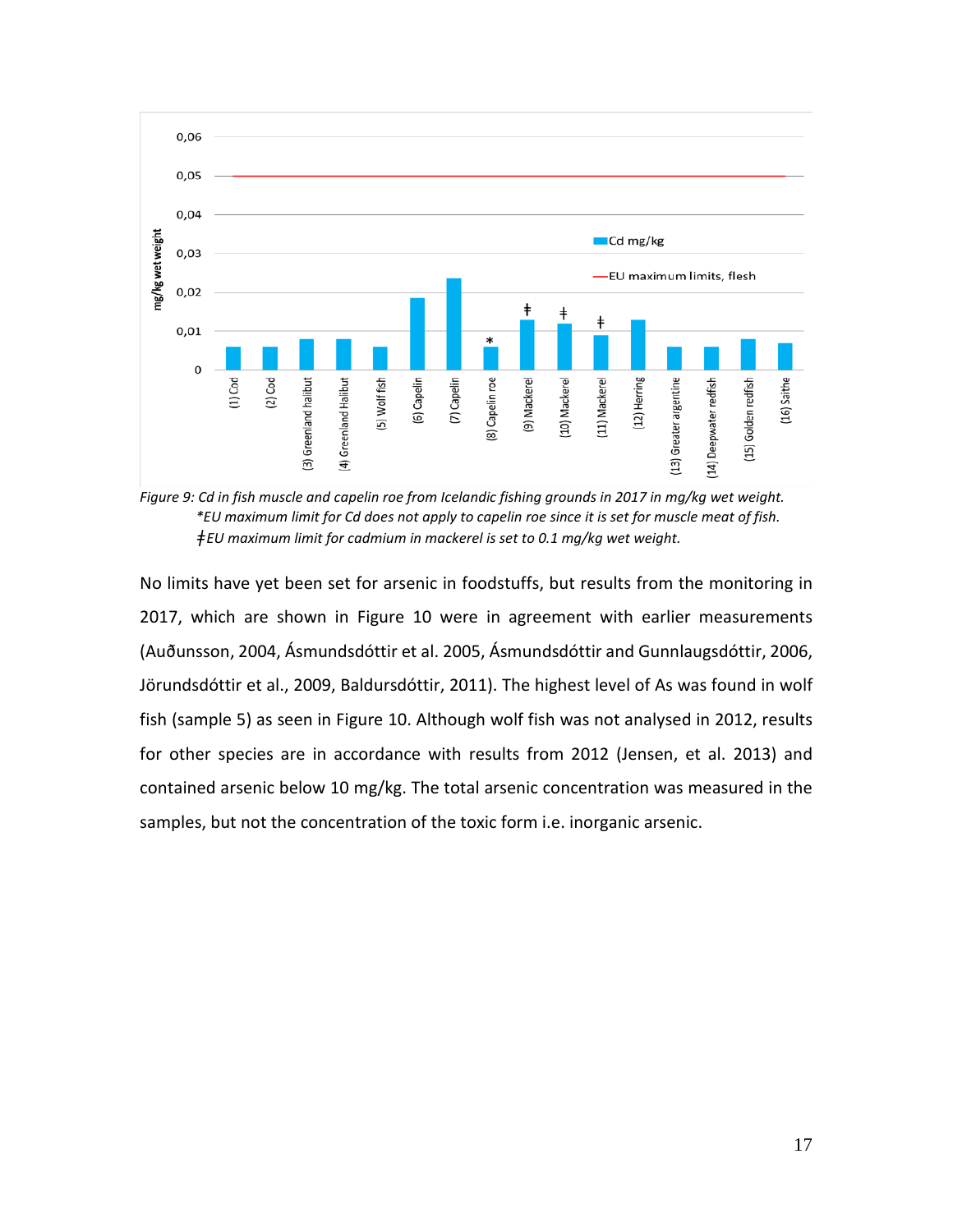

*Figure 10: As in fish muscle and capelin roe from Icelandic fishing grounds in 2017 in mg/kg wet weight.*

# <span id="page-21-0"></span>**6 Acknowledgements**

Special thanks to the Icelandic marine and freshwater research institute and the Icelandic food and veterinary authorities for the sampling of the fish and also Síldarvinnslan hf for providing the capelin roe and capelin fish samples.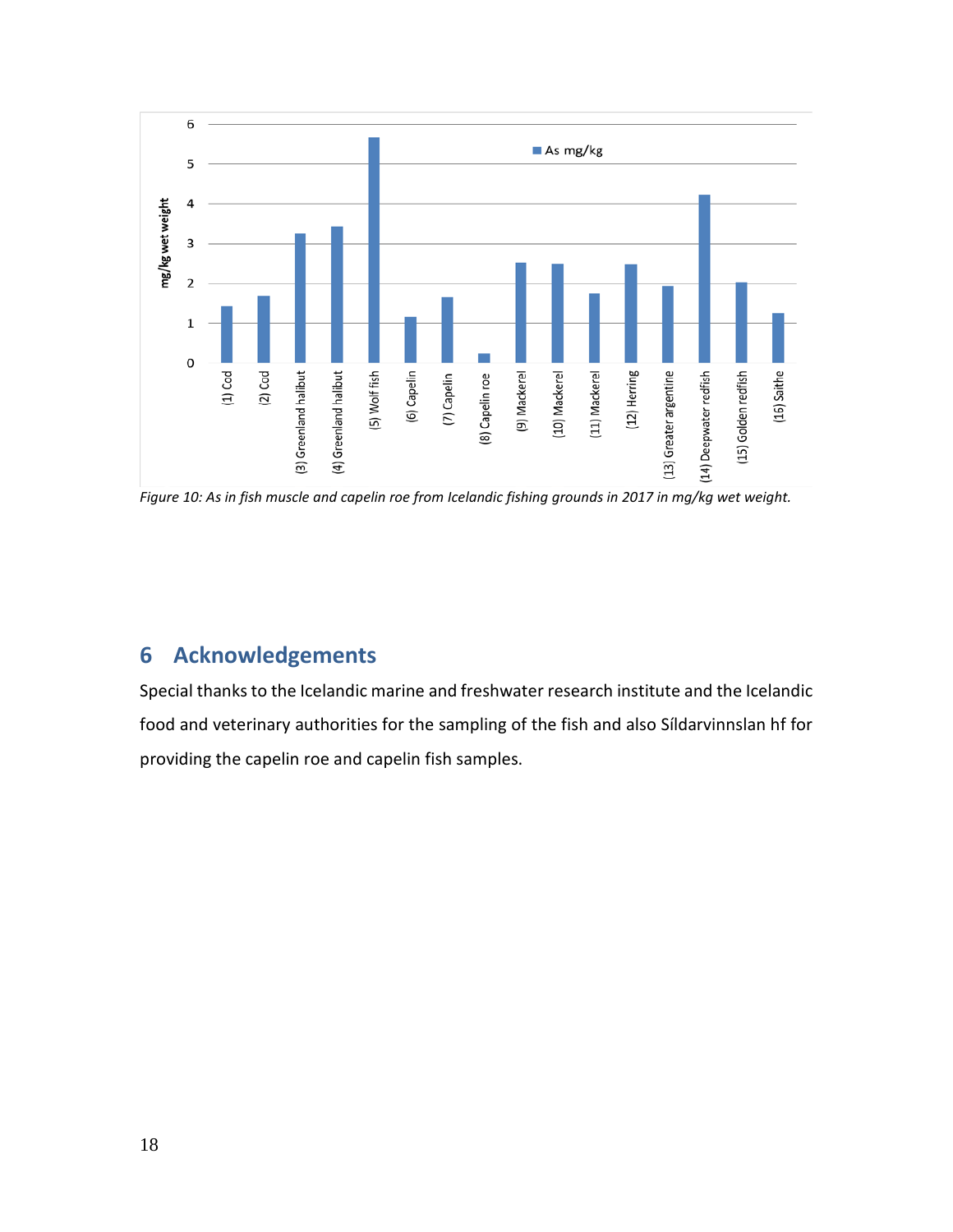# <span id="page-22-0"></span>**7 References**

Auðunsson, G. A. 2004. Vöktun á óæskilegum efnum í sjávarafurðum 2003. IFI report 06- 04:1-34.

Ásmundsdóttir, Á. M., Auðunsson, G. A. and Gunnlaugsdóttir, H. 2005. Undesirable substances in seafood products -Results from monitoring activities in year 2004. IFI report 05-33.

Ásmundsdóttir, Á. M. and Gunnlaugsdóttir, H. 2006. Undesirable substances in seafood products -Results from monitoring activities in year 2005. IFI report 06-22.

Ásmundsdóttir, Á. M. Baldursdóttir, V., Rabieh, S. and Gunnlaugsdóttir, H. 2008. Undesirable substances in seafood products - results from monitoring activities in year 2006. Matis report 17-08.

Baldursdóttir, V., Desnica, N., Ragnarsdóttir, Þ., Gunnlaugsdóttir, H. 2011. Undesirable substances in seafood products. Results from the monitoring activities in 2010. Matis report 28-11.

Buser, H. R. 1995. DDT, a potential source of environmental tris(4-chlorophenyl) methane and tris(4-chlorophenyl) methanol. *Environ. Sci. Technol.* 29, 2133-2139.

Haws, L., Su, S., Harris, M., Devito, M., Walker, N., Farland, W., Finley, B., and Birnbaum, L. 2006. Development of a refined database of mammalian relative potency estimates for dioxin-like compounds. *Toxicol. Sci.* 89, 4-30.

Jensen, S., Jörundsdóttir, H., Desnica, N., Ragnarsdóttir, Þ., Gunnlaugsdóttir, H. 2013. Undesirable substances in seafood products. Results from the monitoring activities year 2012. Matis report 16-13.

Jörundsdóttir, H., Rabieh, S., Gunnlaugsdóttir, H. 2009. Undesirable substances in seafood products. Results from the monitoring activities in 2007. Matis report 28-09.

Jörundsdóttir, H., Hauksdóttir, K., Desnica, N., Gunnlaugsdóttir, H. 2010a. Undesirable substances in seafood products. Results from the monitoring activities in 2008. Matis report 16-10.

Jörundsdóttir, H., Desnica, N., Ragnarsdóttir, Þ. and Gunnlaugsdóttir, H. 2010b. Undesirable substances in seafood products. Results from the monitoring activities year 2009. Matis report 38-10.

Jörundsdóttir, H., Baldursdóttir, V., Desnica, N., Ragnarsdóttir, Þ. and Gunnlaugsdóttir, H. 2012. Undesirable substances in seafood products. Results from the monitoring activities year 2011. Matis report 17-12.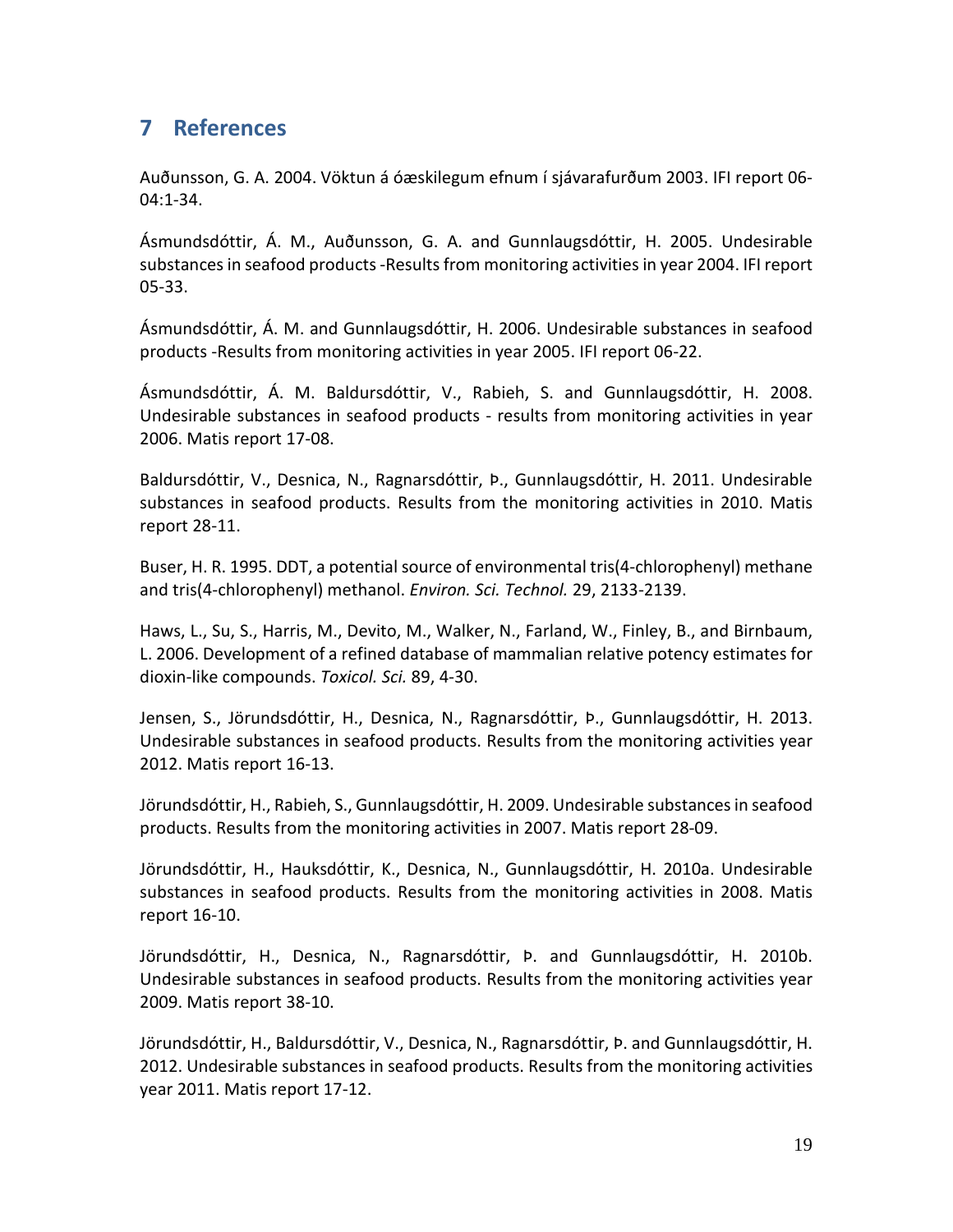Rabieh, S., Jónsdóttir, I., Ragnarsdóttir, Þ. and Gunnlaugsdóttir, H. 2008. Monitoring of the marine biosphere around Iceland 2006 and 2007. Matis report 21-08.

Van den Berg, M., Birnbaum, L., Bosveld A. T. C., Brunström, B., Cook, P., Feeley, M., Giesy, J.P., Hanberg, A., Hasegawa, R., Kennedy, S.W., Kubiak, T., Larsen, J. C., van Leeuwen, F. X. R., Liem, A. K. D., Nolt, C., Peterson, R. E., Poellinger, L., Safe, S., Schrenk, D., Tillitt, D., Tysklind, M., Younes, M., Wærn, F., and Zacharewski, T. 1998. Toxic equivalency factors (TEFs) for PCBs, PCDDs, PCDFs for humans and wildlife. *Environ. Health Perspect.* 106, 775- 792.

Van den Berg, M., Birnbaum, L., Denison, M., Devito, M., Farland, W., Feeley, M., Fiedler, H., Hakansson, H., Hanberg, A., Haws, L., Rose, M., Safe, S., Schrenk, D., Tohyama, C., Tritscher, A., Tuomisto, J., Tysklind, M., Walker, N., and Peterson, R. 2006. The 2005 World Health Organization re-evaluation of human and mammalian toxic equivalency factors for dioxins and dioxin-like compounds. *Toxicol. Sci.* 93(2), 223-241.

Commission Regulation (EC) No 333/2007 of 28 March 2007

Commission Regulation (EC) No 2017/644 of 5 April 2017

Commission of the European Communities. SANCO/4546/01 – rev3

Commission Regulation (EC) No 1881/2006 um hámarksgildi fyrir tiltekin aðskotaefni í matvælum, 19th of December 2006

Reglugerð Nr 265/2010 um gildistöku reglugerðar framkvæmdastjórnarinnar (EB) nr. 1881/2006 um hámarksgildi fyrir tiltekin aðskotaefni í matvælum.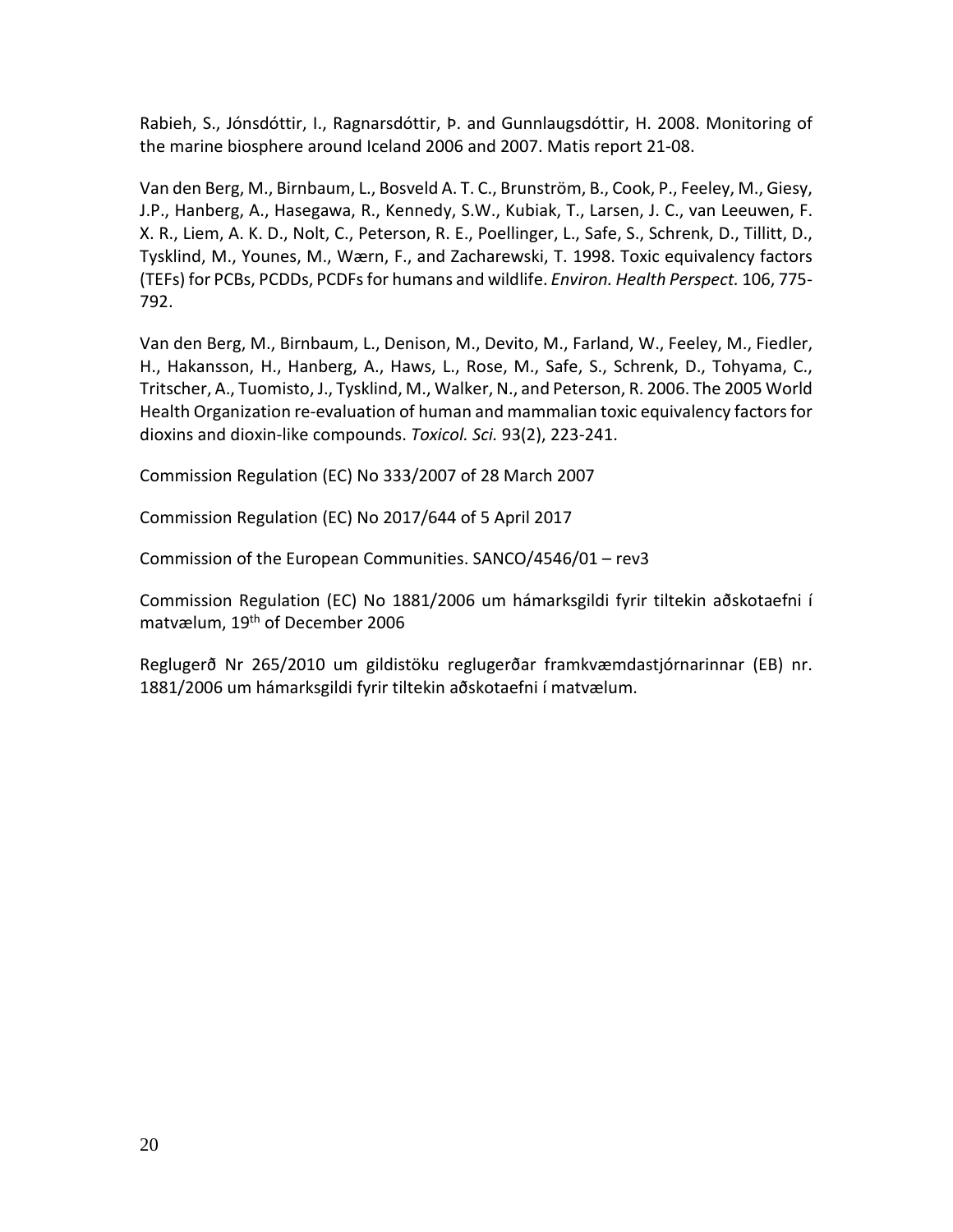|            |        |                                                       | Table 1: Dioxins PCBs and PBDE in fish muscle and one roe sample on wet weight |                           |                         |          |                                                             |                           |                                                                                   |                  |                |
|------------|--------|-------------------------------------------------------|--------------------------------------------------------------------------------|---------------------------|-------------------------|----------|-------------------------------------------------------------|---------------------------|-----------------------------------------------------------------------------------|------------------|----------------|
| Sample     | Fish   |                                                       |                                                                                | Fishing                   |                         | Lipid    |                                                             | <b>Dioxin</b> like        | <b>Sum of Dioxins</b>                                                             | Marker           | ICES-6         |
| code       | sample | Sample name                                           | name<br>Latin                                                                  | ground                    | Size                    | content  | <b>PCDD/PCDFs</b>                                           | PCBs                      | and DL-PCBs                                                                       | PCBs             | PCBs           |
|            | g.     |                                                       |                                                                                |                           | $\boxed{\text{cm}}$     | ℅        | pg/g WHO-TEO                                                | pg/g WHO-TEQ pg/g WHO-TEC |                                                                                   | ug/kg            | ug/kg          |
| R17-1318-1 |        | ಕೆ                                                    | Gadus morhua                                                                   |                           | 50-58                   |          | 0,285                                                       | 0,173                     | 0,458                                                                             |                  | 1.7            |
| R17-1318-2 |        | ತ                                                     | Gadus morhua                                                                   | z                         |                         |          |                                                             |                           |                                                                                   | $\tilde{\omega}$ |                |
| R17-1434-  |        | Greenland halibut                                     | Reinhardtius hippoglossoides                                                   | $\mathbb{Z}$              |                         |          |                                                             |                           |                                                                                   |                  | $9\dot{4}$     |
| R17-1434-2 |        | Greenland halibut                                     | Reinhardtius hippoglossoides                                                   |                           | 56-56<br>56-56<br>56-47 |          | 0,318<br>0,808<br>0,587                                     |                           |                                                                                   | $5\frac{4}{3}$   | 4.7            |
| R17-1450-1 |        | Wolffish                                              | Anarhichas lupus                                                               |                           |                         |          | 0,339<br>0,388<br>0,356<br>0,350<br>0,320<br>0,337<br>0,337 |                           | 0512<br>1,34 46 5313<br>1,34 46 5313<br>0,532 46 46 50<br>0,512<br>0,512<br>0,512 | 2,0              | 2,0            |
| R17-1157-1 |        | Capelin                                               | Mallotus villosus                                                              | SE                        |                         | 8,5      |                                                             |                           |                                                                                   | 2,0              | 1,8            |
| R17-1157-2 |        | Capelin                                               | Mallotus villosus                                                              | $SE$                      |                         |          |                                                             |                           |                                                                                   | 2,4              |                |
| R17-1157-3 |        | Capelin roe                                           | Mallotus villosus                                                              | $\widetilde{\xi}$         |                         |          |                                                             |                           |                                                                                   | 2,0              | 2,0            |
| R17-2146-1 |        | Mackerel                                              | Scomber scombrus                                                               | $S_{\text{A}}$            | $33-47$<br>35-47        | 52<br>23 |                                                             |                           |                                                                                   | 2,6              | $2,3$<br>$2,5$ |
| R17-2303-1 |        | Mackerel                                              | Scomber scombrus                                                               |                           |                         |          |                                                             |                           |                                                                                   | 2,7              |                |
| R17-2303-3 |        | Mackerel                                              | Scomber scombrus                                                               | $\mathcal{S}$             | $33 - 40$               | $^{25}$  |                                                             |                           |                                                                                   |                  | 3,3            |
| R17-2303-2 |        | Herring                                               | Clupea harengus                                                                | SA                        | $32 - 38$<br>$33 - 45$  | ≘        |                                                             |                           |                                                                                   | 5,8              | 5,0            |
| R17-3141-1 |        | Greater argentine                                     | Argentina silus                                                                | $\widetilde{\mathcal{S}}$ |                         | $^{9}$   |                                                             |                           | 0,581                                                                             | 2,0              | 2,0            |
| R17-3141-2 |        | Deepwater redfish                                     | Sebastes mentella                                                              | $\widetilde{N}$           | 43-48                   |          | 0,269                                                       | 0,213                     | 0,483                                                                             | 2,7              |                |
| R17-3141-3 |        | Golden redfish                                        | Sebastes marinus                                                               | $S_{W}$                   | $36 - 40$               |          | 0,309                                                       | 0,270                     | 0,579                                                                             | $\exists$        |                |
| R17-3141-4 | $\leq$ | Saithe                                                | Pollachius virens                                                              | ŘN                        | $60 - 69$               |          | 0,316                                                       | 0,191                     | 0,508                                                                             | 2                | $^{1.8}$       |
|            |        | EU maximum limits t                                   |                                                                                |                           |                         |          | 3,50                                                        | ∗                         | 6,50                                                                              | ∗                | 75             |
|            |        | *No maximum limits exist in the EU for the substances |                                                                                |                           |                         |          |                                                             |                           |                                                                                   |                  |                |
|            |        | $\frac{1}{2}$<br>$25.757$ and $7.757$                 |                                                                                |                           |                         |          |                                                             |                           |                                                                                   |                  |                |

PCDD/PCDFs are 2,3,7,5,8-PCDDs and PCDFs.

PCDD/PCDFs are 23,7,5,8-PCDDs and PCDFs.<br>DL-PCBs are CB-77, -81, -126, -169, -105, -114, -118, -123, -156, -157, -167 and -189<br>Matker PCBs are CB-28, -52, -101, -118, -138, -153 and -180<br>ICES-6 PCBs are marker PCBs excludi DL-PCBs are CB-77, -81, -126, -169, -105, -114, -118, -123, -156, -157, -167 and -189

Marker PCBs are CB-28, -52, -101, -118, -138, -153 and -180

ICES-6 PCBs are marker PCBs excluding CB-118

# <span id="page-24-0"></span>**8 Appendix**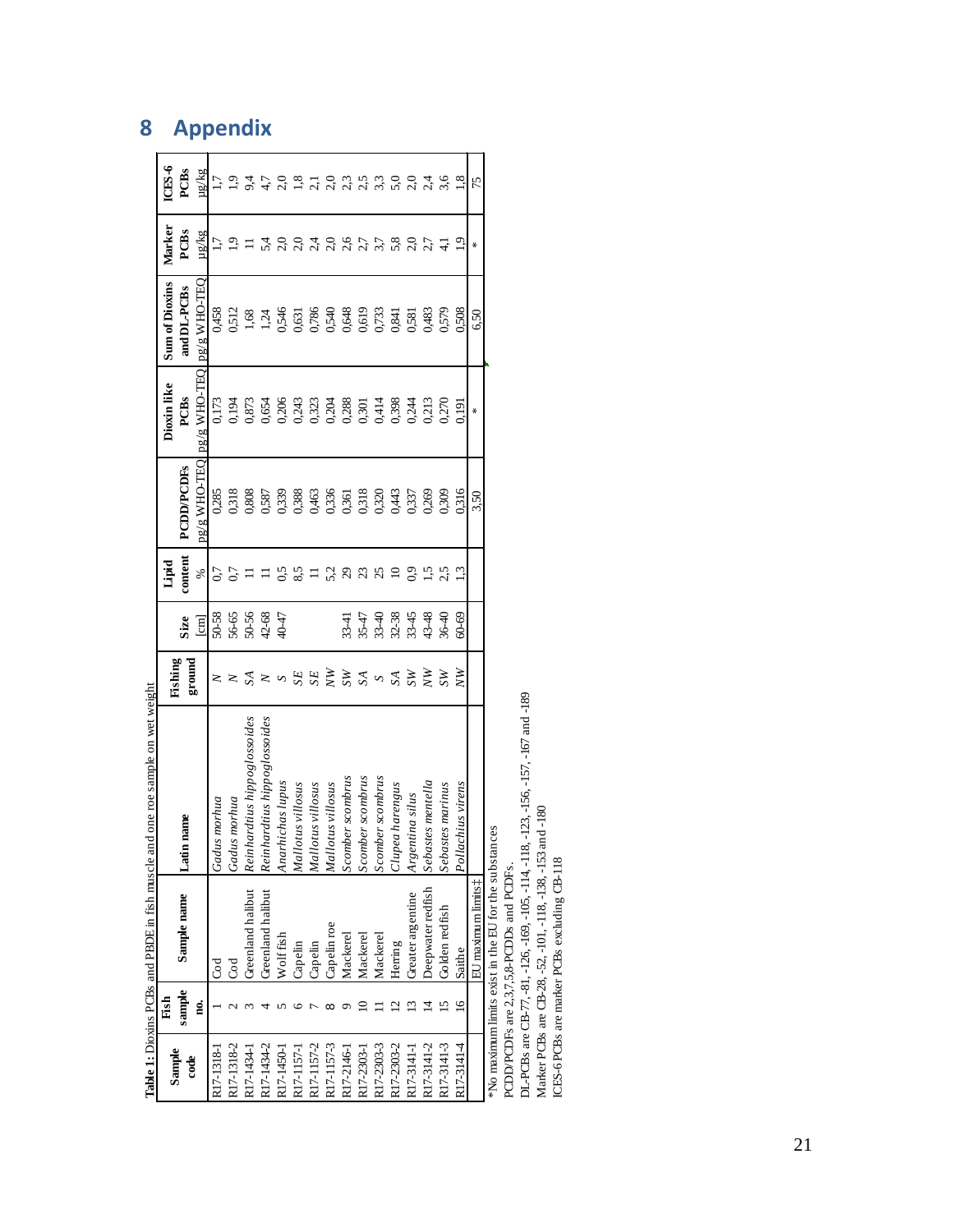| 22 |             |                    | Table 2: Pesticides in fish mucle and one roe sample on wet weight |                                                                                                     |                                                                     |                                                     |                |                                    |                         |                                        |                       |                     |                                                                  |                                                                                                                    |                                                                    |
|----|-------------|--------------------|--------------------------------------------------------------------|-----------------------------------------------------------------------------------------------------|---------------------------------------------------------------------|-----------------------------------------------------|----------------|------------------------------------|-------------------------|----------------------------------------|-----------------------|---------------------|------------------------------------------------------------------|--------------------------------------------------------------------------------------------------------------------|--------------------------------------------------------------------|
|    |             | <b>Fish</b> sample |                                                                    |                                                                                                     | Fishing                                                             | Size                                                | Lipid          |                                    |                         |                                        |                       |                     | Pentachlor                                                       |                                                                                                                    | N                                                                  |
|    | Sample code | g                  | Sample name                                                        | Latin name                                                                                          | ground                                                              | $\overline{a}$                                      | content        | $\beta$ -HCH<br>ug/kg              | a-HCH<br>ug/kg          | <b>FHCH</b>                            | <b>S-HCH</b><br>ug/kg | Idd<br>ug/kg        | benzene<br>ma <sub>V</sub> an                                    | Ë                                                                                                                  | <b>Heptachlores</b><br>ug/kg                                       |
|    | R17-1318-1  |                    | Gd                                                                 | Gadus morhua                                                                                        |                                                                     |                                                     |                | $\leqslant$                        | $-0,164$                | µg/kg<br><0,164                        | $-0.164$              | 0,47                | < 0,329                                                          | प्रदेश<br>२०,३४९<br>२०,२४३                                                                                         | 0,361                                                              |
|    | R17-1318-2  |                    | God                                                                | Gadus morhua                                                                                        |                                                                     | $50-58$<br>$56-65$<br>$50-56$<br>$42-68$<br>$40-47$ | $0,7$<br>$0,7$ | $-0.141$                           | $-0,141$                | (0,14]                                 | $-0,141$              | 0,40                | < 0,283                                                          |                                                                                                                    |                                                                    |
|    | R17-1434-   |                    | Greenland halibut                                                  | Reinhardtius hippoglossoides                                                                        |                                                                     |                                                     |                | $-0,171$                           | $-0,171$                | 0,171                                  | $-0,171$              | $\overline{\omega}$ | 0,341                                                            | 0,617                                                                                                              |                                                                    |
|    | R17-1434-2  |                    | Greenland halibut                                                  | Reinhardtus hippoglossoides                                                                         |                                                                     |                                                     |                |                                    | 0,236                   |                                        | $-0,158$              | $\equiv$            | 0,316                                                            |                                                                                                                    |                                                                    |
|    | R17-1450-1  |                    | Wolf fish                                                          | Anarhichas lupus                                                                                    |                                                                     |                                                     |                |                                    |                         |                                        | $-0,167$              |                     |                                                                  |                                                                                                                    |                                                                    |
|    | R17-1157-   | ৩                  | Capelin                                                            | Mallotus villosus<br>Mallotus villosus<br>Mallotus villosus                                         | $\times \times \mathbb{S} \times \sim \mathbb{S} \times \mathbb{S}$ |                                                     | $0,5$<br>8.5   | $0,158$<br>0,167<br>0,163<br>0,197 | $-0.167$<br>$-0.163$    | $\frac{6158}{0.167}$<br>0.167<br>0.197 | $-0,163$              |                     | $835$<br>$832$<br>$80394$                                        | $\begin{array}{c} 2.68 \\ 4.35 \\ 2.17 \\ 3.83 \\ 1.21 \\ 1.51 \\ 2.52 \\ 3.52 \\ 3.52 \\ 3.52 \\ 3.5 \end{array}$ |                                                                    |
|    | R17-1157-2  |                    | Capelin                                                            |                                                                                                     |                                                                     |                                                     | Ξ              |                                    | $-0,197$                |                                        | (0,197)               |                     |                                                                  |                                                                                                                    |                                                                    |
|    | R17-1157-3  | $\infty$           | Capelin roe                                                        |                                                                                                     | $\sum_{i=1}^{n}$                                                    |                                                     | 5,2            | $-0.145$                           | $-0.145$                | $-0,145$                               | 0,145                 |                     | $<0,29$                                                          |                                                                                                                    |                                                                    |
|    | R17-2146-1  | $\sigma$           | Mackerel                                                           | Scomber scombrus                                                                                    | $\begin{array}{c}\nS & S \\ S & S\n\end{array}$                     | $3347$<br>$3540$                                    | $233$          | $-0,154$                           | 0,201<br>0,479<br>0,728 | $-0,154$                               | $-0,154$              |                     | $\begin{array}{l} 0,308 \\ 0,862 \\ 0,758 \\ \hline \end{array}$ |                                                                                                                    |                                                                    |
|    | R17-2303-1  | ≘                  | Mackerel                                                           | Scomber scombrus                                                                                    |                                                                     |                                                     |                | $-0,431$<br>$-0,379$<br>$-0,532$   |                         | 0,431                                  | $-0,431$              |                     |                                                                  |                                                                                                                    |                                                                    |
|    | R17-2303-3  |                    | Mackerel                                                           | Scomber scombrus                                                                                    |                                                                     |                                                     |                |                                    |                         | $\frac{50,379}{0,532}$                 | $-0,379$              |                     |                                                                  |                                                                                                                    |                                                                    |
|    | R17-2303-2  | $\mathbf{z}$       | Herring                                                            | Clupea harengus                                                                                     |                                                                     | 32-38                                               | 9,7            |                                    | 0,532                   |                                        | $-0,532$              |                     |                                                                  |                                                                                                                    |                                                                    |
|    | R17-3141-1  | $\Xi$              | Greater argentine                                                  | Argentina silus                                                                                     | MS                                                                  | $33 - 45$                                           | $_{0.9}$       | 80,174                             | $-0,174$                | $-0,174$                               | 80,174                | 0,72                | 0,348                                                            | $-0,348$                                                                                                           |                                                                    |
|    | R17-3141-2  |                    | Deepwater redfish                                                  | Sebastes mentella                                                                                   | ŘN                                                                  | 43-48                                               |                | $-0,145$                           | $-0,145$                | $-0,145$                               | $-0,145$              | 4,2                 | 0,29                                                             | 0,290<br>0,325                                                                                                     | 0.319<br>0.356<br>0.356                                            |
|    | R17-3141-3  | 51                 | Golden redfish                                                     | Sebastes marinus                                                                                    | W                                                                   | 36-40                                               |                | $-0,163$                           | $-0,163$                | 20,163                                 | $-0,163$              | $5,5$<br>0.80       | 0,325                                                            |                                                                                                                    |                                                                    |
|    | R17-3141-4  | $\tilde{a}$        | Saithe                                                             | Pollachius virens                                                                                   | $\widetilde{N}$                                                     | $60-69$                                             |                | $\odot$ 162                        | $-0.162$                | 0.162                                  | $\odot$ 162           |                     | < 0,324                                                          | $-0,324$                                                                                                           |                                                                    |
|    |             |                    | Table 2 (cont): Pesticides in fish muscle and one liver sample on  | wet weight                                                                                          |                                                                     |                                                     |                |                                    |                         |                                        |                       |                     |                                                                  |                                                                                                                    |                                                                    |
|    |             |                    |                                                                    |                                                                                                     | Fishing                                                             | Size                                                | Lipid          | Aldrin                             |                         | <b>Detachlore</b>                      |                       | Endo-               |                                                                  | trans-                                                                                                             |                                                                    |
|    | Sample code | <b>Fish</b> sample | Sample name                                                        | Latin name                                                                                          | ${\bf ground}$                                                      | $[\mathbf{cm}]$                                     | content        | <b>ieldrin</b>                     | Toxaphene               | styrene                                | Endrin                | sulfane             | Chlordane                                                        | Nonachlor                                                                                                          | Mirex                                                              |
|    |             |                    |                                                                    |                                                                                                     |                                                                     |                                                     | $\%$           | na ka                              | ax/81                   | ug/kg                                  | ug/kg                 | ug/kg               | ug/kg                                                            | µg/kg                                                                                                              | ug/kg                                                              |
|    | R17-1318-1  |                    | g                                                                  | Gadus morhua                                                                                        |                                                                     |                                                     | $0,7$<br>0.7   | 0,184                              | $\frac{3}{11}$          | $-0,0329$                              | $-0.197$<br>$-0.174$  | 93<br>0.74          | 0,46                                                             | 0,0961                                                                                                             | $-0,0657$<br>$-0,0565$                                             |
|    | RI7-1318-2  |                    | Cod                                                                | Gadus morhua                                                                                        |                                                                     |                                                     |                |                                    |                         | $-0,0283$                              |                       |                     |                                                                  | 0,0560                                                                                                             |                                                                    |
|    | R17-1434-1  |                    | Greenland halibut                                                  | Reinhardius hippoglossoides                                                                         |                                                                     | $50-58$<br>$56-65$<br>$50-56$<br>$42-68$<br>$40-47$ |                | $0,141$<br>$2,09$                  | $\equiv$                | 0,0962                                 | 0,482<br>0,567        | 0,89                | $0,40$<br>$2,3$                                                  | 2,55                                                                                                               | 0,123                                                              |
|    | R17-1434-2  |                    | Greenland halibut                                                  | Reinhardtius hippoglossoides                                                                        |                                                                     |                                                     |                | 3,09                               |                         | 0,138                                  |                       |                     | 2,4                                                              | 3,23                                                                                                               |                                                                    |
|    | R17-1450-   |                    | Wolf fish                                                          | Anarhichas lupus                                                                                    |                                                                     |                                                     |                |                                    | $\tilde{\mathbb{C}}$    | 0,0335                                 | $-0,201$              |                     |                                                                  |                                                                                                                    | $0,150$<br><0,0669                                                 |
|    | R17-1157-1  | O                  | Capelin                                                            |                                                                                                     |                                                                     |                                                     |                | 0.167<br>2.71<br>2.76<br>2.984     | 5,5                     | 0,0527<br>0,0428<br><0,0290            | $\frac{195}{0,282}$   | 0.87833788          |                                                                  |                                                                                                                    | $\begin{array}{c} 60.0657 \\ -0.0789 \\ \hline 0.0579 \end{array}$ |
|    | R17-1157-2  |                    | Capelin                                                            |                                                                                                     |                                                                     |                                                     | $\equiv$       |                                    |                         |                                        |                       |                     |                                                                  |                                                                                                                    |                                                                    |
|    | R17-1157-3  | $\infty$           | Capelin roe                                                        |                                                                                                     |                                                                     |                                                     |                |                                    |                         |                                        | 0,174                 |                     |                                                                  |                                                                                                                    |                                                                    |
|    | R17-2146-1  | $\circ$            | Mackerel                                                           |                                                                                                     |                                                                     | 33-47<br>35-47                                      |                | $1,41$                             |                         | 0,0332                                 | 0,285                 |                     |                                                                  |                                                                                                                    | $-0,0616$                                                          |
|    | R17-2303-   | ≘                  | Mackerel                                                           | Mallotus villosus<br>Mallotus villosus<br>Mallotus villosus<br>Scomber scombrus<br>Scomber scombrus | $\mathbb{S}^{\mathbb{N}}$ as $\mathbb{S}^{\mathbb{N}}$              |                                                     | 52828          | 3,14                               |                         | 0,0862                                 | 517                   | $2,0,8$<br>$2,0,8$  |                                                                  |                                                                                                                    | 172                                                                |
|    | R17-2303-3  |                    | Mackerel                                                           | Scomber scombrus                                                                                    |                                                                     |                                                     |                | 4,07                               | $\Xi$ $\overline{a}$    | 0,0894                                 | 0,617                 |                     |                                                                  |                                                                                                                    | < 0.152                                                            |
|    | R17-2303-2  | $\overline{c}$     | Herring                                                            | Clupea harengus                                                                                     |                                                                     | $33 - 45$<br>$32 - 35$                              |                | 4,54                               |                         | $0,493$<br><0.0348                     | 0,638                 |                     | $75.98$<br>$-2.89$<br>$-3.74$<br>$-3.54$<br>$-3.54$              | $-0.109$<br>$-1.10$<br>$-1.55$<br>$-1.55$<br>$-1.55$<br>$-1.5$<br>$-1.71$<br>$-5.21$<br>$-5.24$<br>$-5.24$         | 0,270                                                              |
|    | R17-3141-1  | $\mathbf{r}$       | Greater argentine                                                  | Argentina silus                                                                                     | $S$ W                                                               |                                                     | $^{0.9}$       | 0,174                              | 14.4                    |                                        | 0,209                 | $^{0,90}$           |                                                                  |                                                                                                                    | $-0,0696$                                                          |
|    | R17-3141-2  | 그                  | Deepwater redfish                                                  | Sebastes mentella                                                                                   | Ř                                                                   | 43-48                                               |                | 0,266                              |                         | 0,0290                                 | $-0,174$              | 0,75                |                                                                  |                                                                                                                    | $-0,0579$                                                          |
|    | R17-3141-3  | 5                  | Golden redfish                                                     | Sebastes marinu                                                                                     | $^{SN}$                                                             | $36 - 40$                                           |                | 0,341                              |                         | < 0,0325                               | 56(195                | 83<br>0.81          | 0.80                                                             | 0,895<br>0,108                                                                                                     | $-0,0657$                                                          |
|    | R17-3141-4  |                    | Saithe                                                             | Pollachius viren                                                                                    | $\tilde{\varepsilon}$                                               | 60-69                                               |                | 0,162                              |                         | 0,0324                                 | 50,194                |                     |                                                                  |                                                                                                                    | $-0,0648$                                                          |